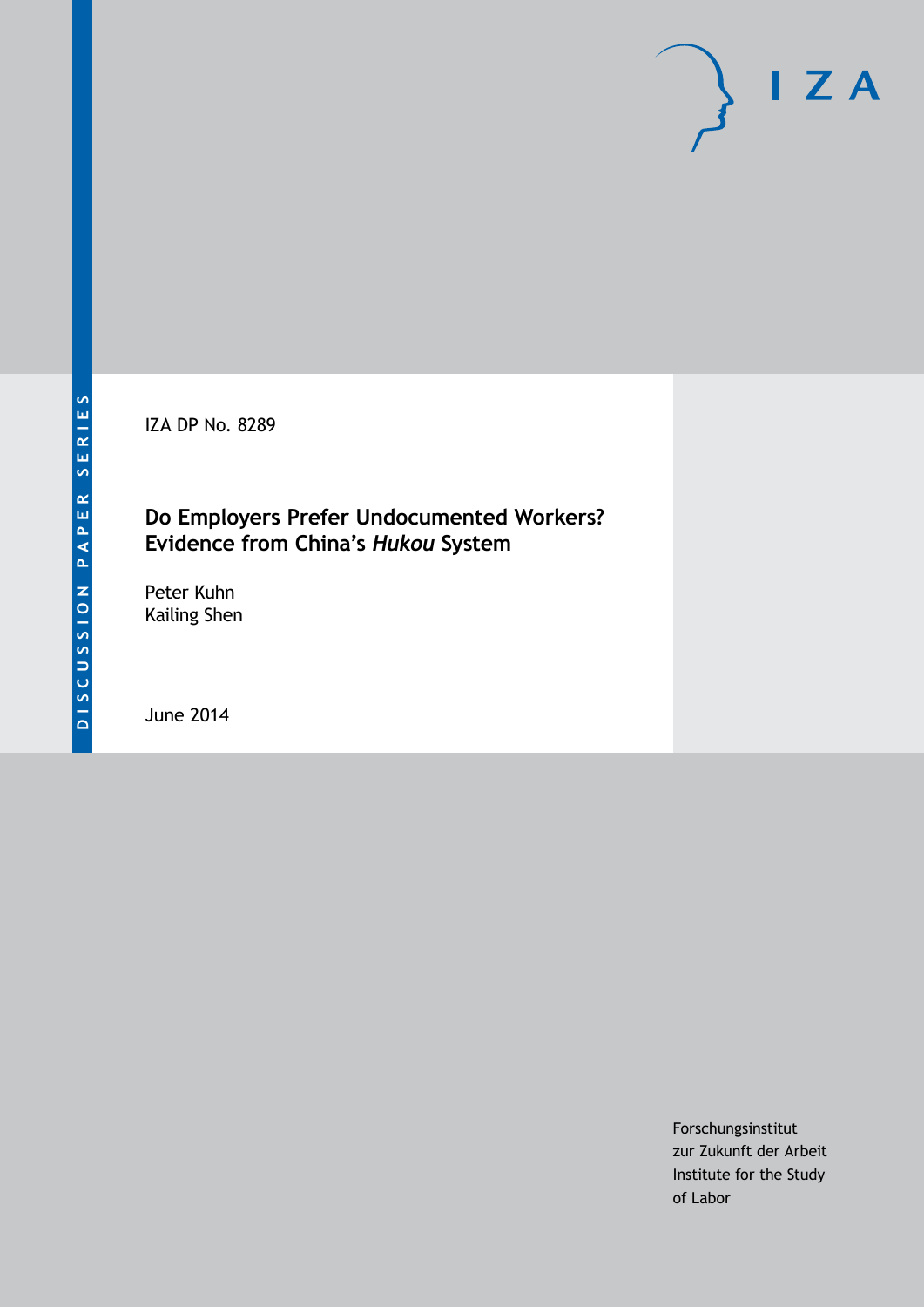# **Do Employers Prefer Undocumented Workers? Evidence from China's** *Hukou* **System**

### **Peter Kuhn**

*University of California, Santa Barbara, NBER and IZA*

### **Kailing Shen**

*WISE, Xiamen University and IZA*

### Discussion Paper No. 8289 June 2014

IZA

P.O. Box 7240 53072 Bonn **Germany** 

Phone: +49-228-3894-0 Fax: +49-228-3894-180 E-mail: [iza@iza.org](mailto:iza@iza.org)

Any opinions expressed here are those of the author(s) and not those of IZA. Research published in this series may include views on policy, but the institute itself takes no institutional policy positions. The IZA research network is committed to the IZA Guiding Principles of Research Integrity.

The Institute for the Study of Labor (IZA) in Bonn is a local and virtual international research center and a place of communication between science, politics and business. IZA is an independent nonprofit organization supported by Deutsche Post Foundation. The center is associated with the University of Bonn and offers a stimulating research environment through its international network, workshops and conferences, data service, project support, research visits and doctoral program. IZA engages in (i) original and internationally competitive research in all fields of labor economics, (ii) development of policy concepts, and (iii) dissemination of research results and concepts to the interested public.

<span id="page-1-0"></span>IZA Discussion Papers often represent preliminary work and are circulated to encourage discussion. Citation of such a paper should account for its provisional character. A revised version may be available directly from the author.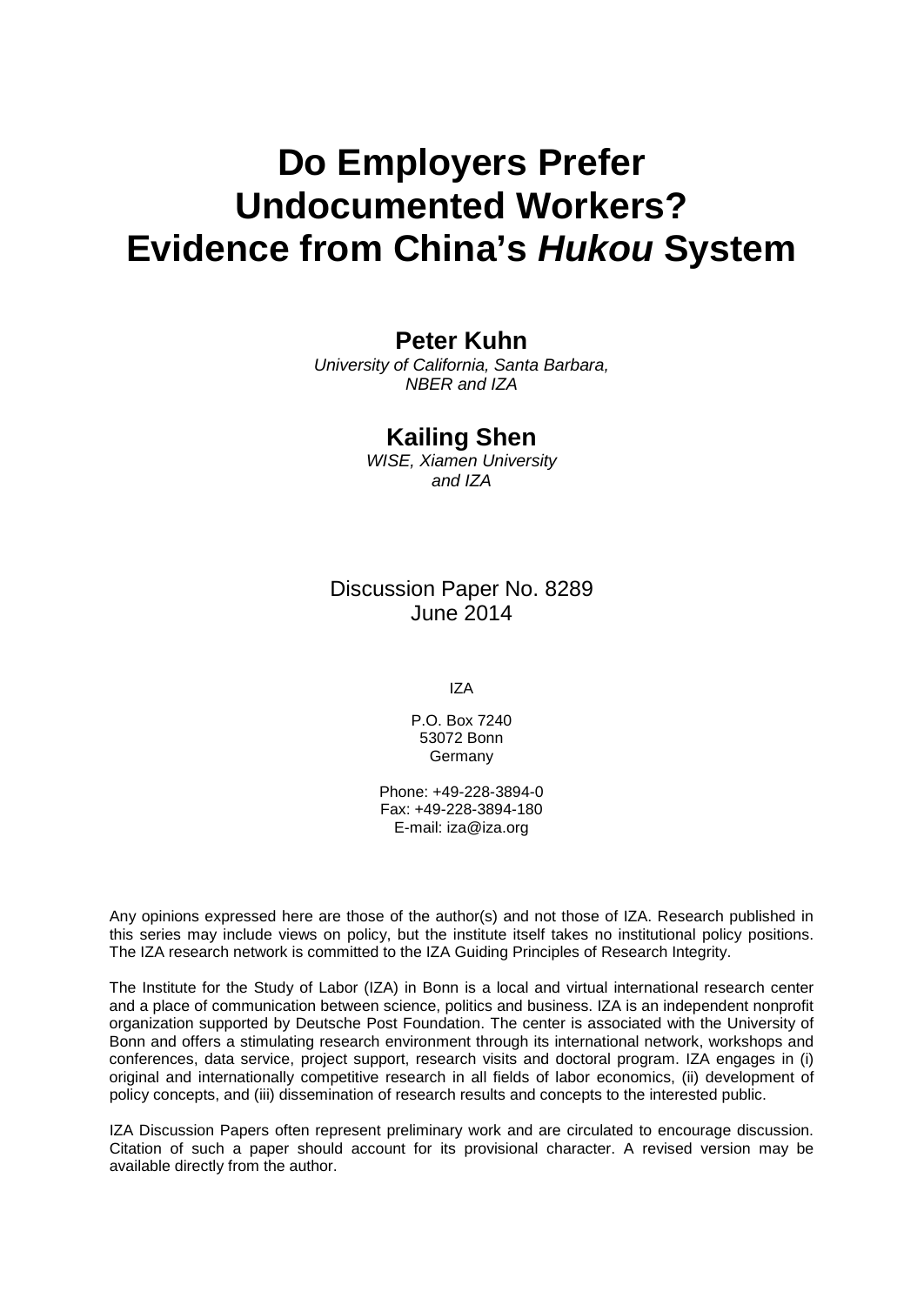IZA Discussion Paper No. 8289 June 2014

# **ABSTRACT**

# **Do Employers Prefer Undocumented Workers? Evidence from China's** *Hukou* **System[\\*](#page-1-0)**

We study urban Chinese employers' preferences between workers with and without a local residence permit (*hukou*) using callback information from an Internet job board serving private sector employers. We find that employers prefer migrant workers to locals who are identically matched to the job's requirements; these preferences are especially strong at low skill levels. We argue that migrants' higher work hours and effort help to account for employers' preferences, and present evidence that efficiency wage and intertemporal labor substitution effects might explain these hours/effort gaps.

JEL Classification: O15, R23

Keywords: temporary migration, China, *hukou*, undocumented migrants

Corresponding author:

Peter Kuhn Department of Economics University of California, Santa Barbara Santa Barbara, CA 93106 USA E-mail: [pjkuhn@econ.ucsb.edu](mailto:pjkuhn@econ.ucsb.edu)

This research is supported by National Natural Science Foundation of China through Grant No. 71203188, titled "Impacts of *Hukou*, Education and Wage on Job Search and Match: Evidence Based on Online Job Board Microdata". Both authors contributed equally to the research in this paper.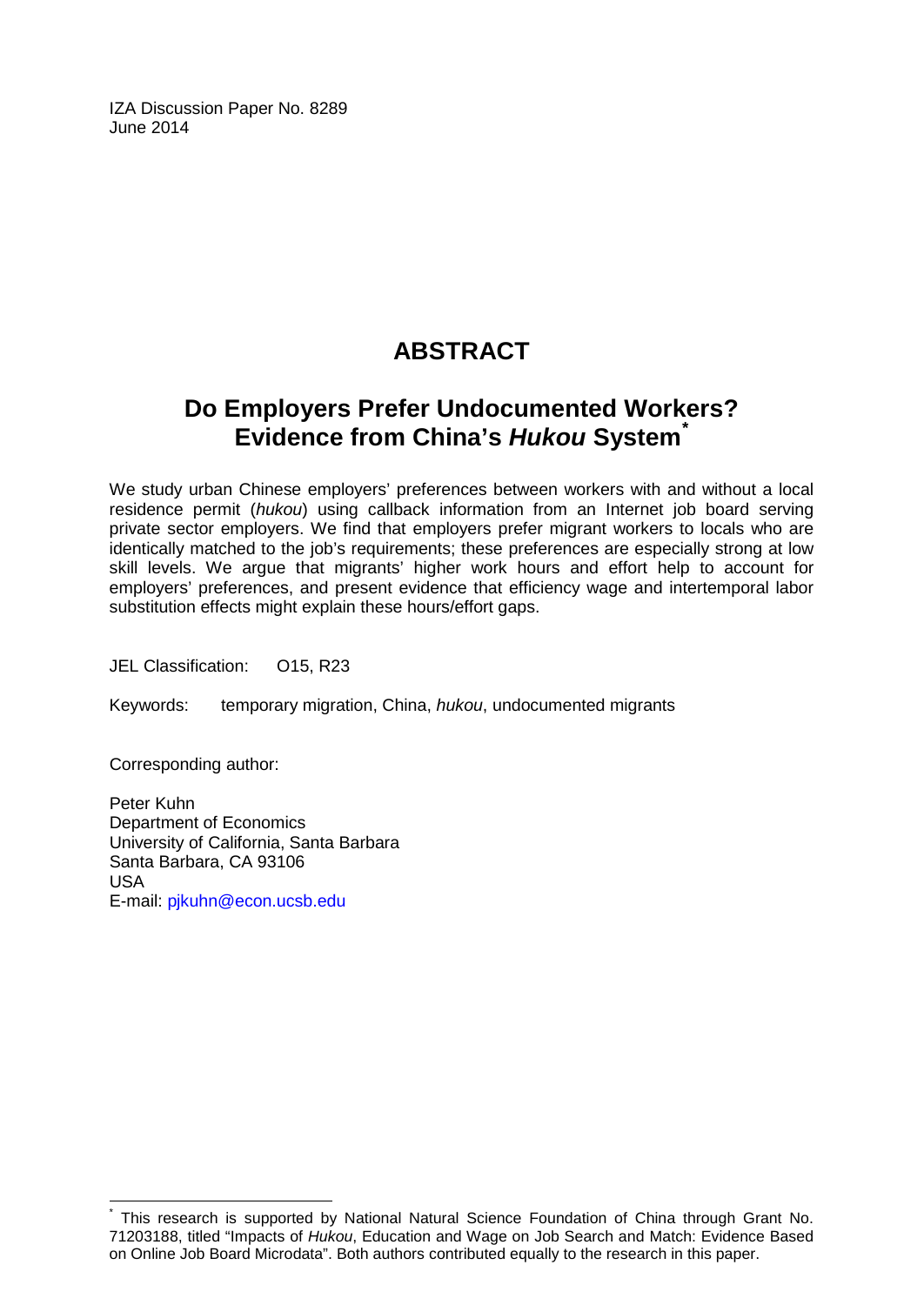*"I'd rather hire a foreigner - they push themselves more… The mentality is just different. Those who come from overseas have this huge drive to succeed. When you come here, your family expects you to succeed no matter what. You can't come here, the land of opportunity, and fail. They'll think you're crazy." -- Ola Ayeni, founder of startup Eateria, reported on CNNMoney, February 7, 2013.*

#### **1. Introduction**

A common claim in popular discussions of immigration is that employers prefer to hire workers with limited residency rights –such as those on temporary visas and undocumented entrants—over equally qualified natives, because these migrant workers are willing to work harder, for longer hours, and for less pay. Perhaps surprisingly, this claim has apparently not been directly assessed in the vast empirical literature on immigration, whether in the U.S. or in other countries. One reason, of course, is that workers with limited or nonexistent documents and the firms employing them may have incentives to hide their status from investigators. Another reason is the scarcity of firmlevel data on immigrants, especially data on applicant pools with information on visa status.

Studying how workers with limited residency rights fare in the hiring process does more than address a common claim in public discourse. It also provides useful evidence on the causes of immigrant-native gaps in employment and wages more generally, and contributes specifically to our understanding of the economics of temporary migration-- an growing and important aspect of migration that has been relatively overlooked. As Dustmann (2000) has pointed out, the incentives facing temporary migrants differ substantially from those facing permanent migrants, favoring large responses on hours and effort margins among the former, versus investment in hostregion-specific skills in the latter. Since the legal status of the migrant workers we study strongly discourages them from forming permanent ties with the host economy, they represent a group whose *ex ante* intentions to stay in the host region are likely very low; such groups can be hard to identify empirically but shed useful light on the temporary migration process.

Specifically, this paper studies employers' choices between workers with and without permanent residency rights in an important but understudied context: China's cities. As is well known, China's cities have experienced massive in-migration over the past several decades. Indeed, in some large cities migrants constitute a majority of the employed population. A unique and less well known feature of this migration is that unlike the U.S., and unlike many other developing nations, Chinese people do not have the right to permanently reside in any part of the country. Instead, each person is born with a city or province of permanent registration (*hukou*). While this does not prevent people from migrating to other jurisdictions for temporary work, it places severe limits on their ability to settle permanently in any location other than the one corresponding to their birth *hukou*. Since a worker's *hukou* status is relatively public information, China's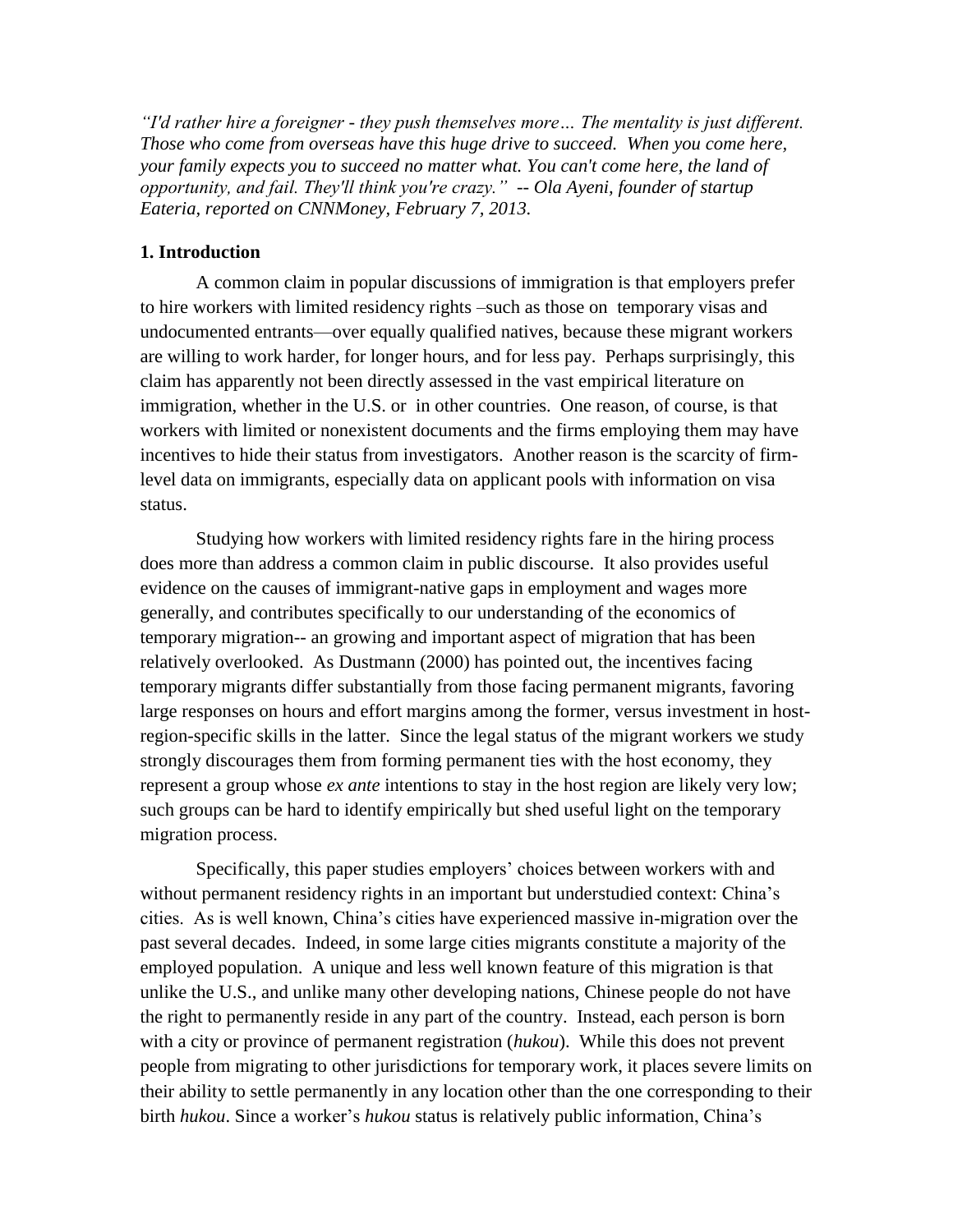internal migration system provides a unique laboratory in which to study employers' preferences between workers with different residency rights.

To that end, this paper uses internal data from the main Internet job board of Xiamen, a medium-sized, prosperous Chinese city about the size of Los Angeles, to pose the following question: Among equally qualified local *hukou* (LH) versus non-local *hukou* (NLH) candidates who have applied for the same job, which applicants are more likely to receive an employer contact? Our main finding is that employers on this job board, which caters to private-sector firms, prefer workers *without* a permanent residence permit over equally-matched permanent residents; specifically there is a robust difference in callback rates of about 1.4 percentage points, or 20 percent. While possible explanations of this gap include within-job wage discrimination against migrants, positive selection of migrants, and higher work effort among migrants, we argue that it is hard to explain the patterns in the data without at least some role for the latter factor. To our knowledge, ours is the only paper to study employers' hiring choices between workers with and without permanent residency rights in any jurisdiction.<sup>1</sup>

Section 2 provides some background on China's *hukou* system, both nationally and as it applies to our study city. Section 3 describes our data and methods while Section 4 presents the main results. Section 5 discusses possible causes for employers' NLH preference in our data, while Section 6 concludes.

#### **2. What is** *Hukou***?**

#### *2.1 Hukou in China*

 $\overline{a}$ 

*Hukou* is the legal right to permanently reside in a province or city. It is inherited from a parent (historically the mother) regardless of where one is born, and is very difficult to change. For example, neither long periods of residence in a new location, or marriage to a person of different *hukou* are sufficient to change one's *hukou*. The institution of *hukou* is ancient, dating back to Shang dynasty (1617 BC – 1046 BC), and was originally used by local rulers to prevent emigration. More recently, under China's planned economy, *hukou* was extensively used by the central government to restrict internal migration, while nowadays it is primarily migrant-receiving provinces' and cities' *hukou*-based policies that constrain migrants' rights. While Chinese workers are *de facto* relatively free to migrate and take jobs in areas where they do not have a permanent residence permit, both state and city governments have created a set of rules that distinguish between local *hukou* (LH) and non-local *hukou* persons (NLH) in a number of key markets, including those for housing, labor, education and health. Local governments

<sup>&</sup>lt;sup>1</sup> Borjas and Tienda (1993), Rivera-Batiz (1999), Kossoudji and Cobb-Clark (2002) and Barcellos (2010) study the effect on workers of acquiring legal status in the U.S. While they generally find that workers' labor market outcomes improve as a result of legalization, they do not address the question of which type of workers employers prefer to hire, holding qualifications fixed. Oreopoulos (2011) studies Canadian employers' choices between natives and persons with Asian-sounding names, but the latter are predominantly legal permanent residents.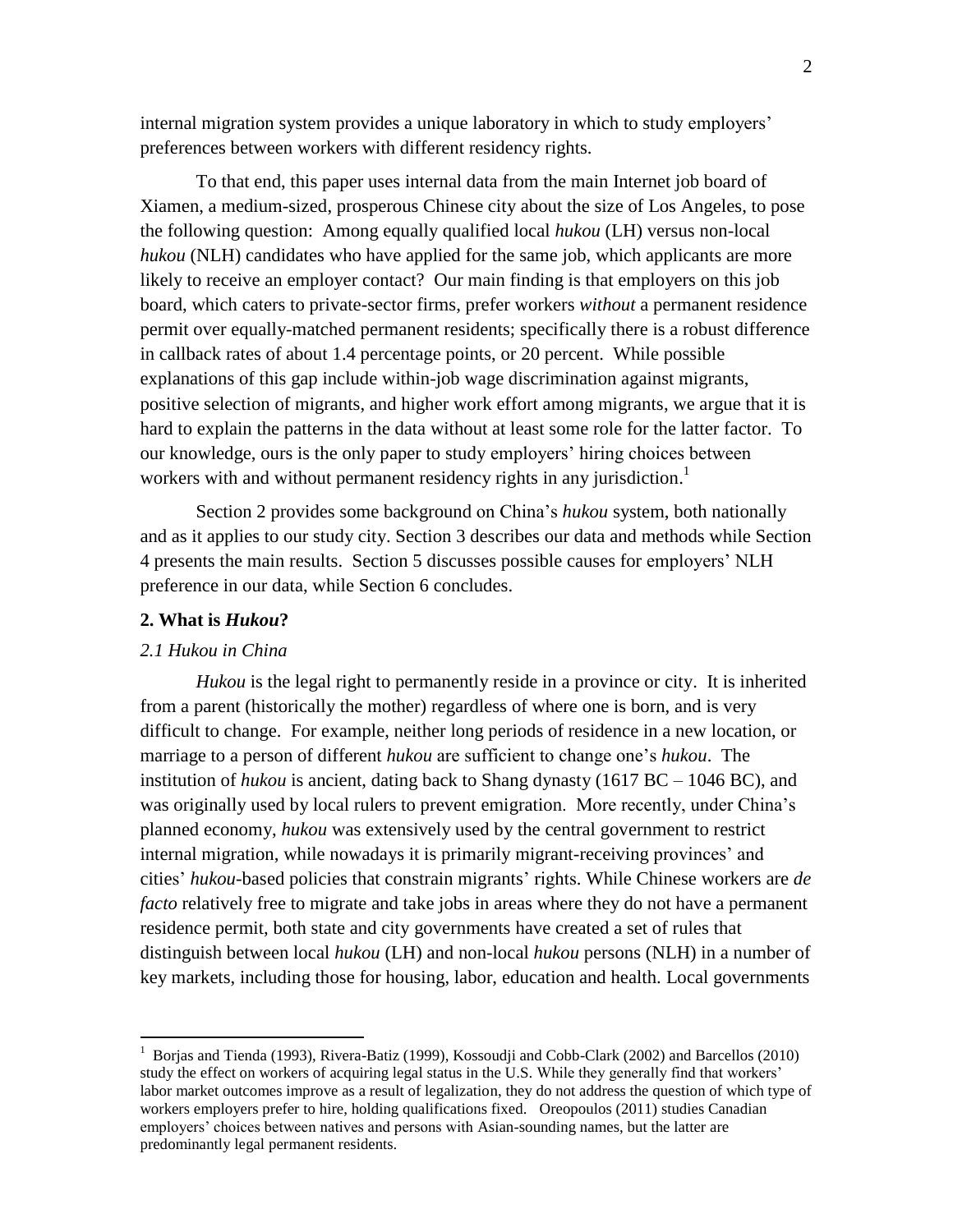also set the rules for how migrants can acquire a local *hukou*. 2 Since China is, to our knowledge, the only major country where residency rights are allocated by sub-national governments, it provides a unique opportunity for the study of migration and migration policy.

One main set of legal differences between LH and NLH persons in most Chinese jurisdictions is in eligibility for government-provided benefits and services. For example, access to public primary education (9 years) is generally guaranteed only to persons with local *hukou*; NLH children are sometimes accommodated if space is available, but availability can be highly limited in the major migrant-receiving cities.<sup>3</sup> And since most social insurance programs, including public retirement benefits, medical insurance, unemployment insurance, industrial injury insurance and childbirth benefits are all administered by China's provincial and city governments, migrants are treated differently by these programs as well. Typically, this involves both lower benefits and lower payroll taxes. Also, despite recent attempts to improve access and portability, some benefits that have been earned can be hard to access. For example, it can be difficult to claim retirement benefits earned in a city after leaving it.

The second main set of legal distinctions between NLH and LH persons is a patchwork of rules limiting migrants' access to certain labor and real estate markets. *Hukou*-based restrictions apply in many urban housing markets, including long waiting periods before a non-local is allowed to buy a home.<sup>4</sup> In addition, a variety of formal and informal restrictions affect the types of jobs NLH workers are allowed to take. While often hard to document officially, a variety of sources report explicit or implicit bans in Beijing on hiring NLH persons as taxi drivers, hotel front desk personnel, lawyers, and in Kentucky Fried Chicken stores. Some state-owned enterprises, as well as provincial and city governments, are claimed to favor LH workers, and occasionally will even announce explicit LH quotas.<sup>5</sup> These and other features of China's *hukou* system continue to

<sup>2</sup> The main pathways for acquiring *hukou* in a new location are through family relationships, business investment, and targeted labor recruitment, though in all cases the barriers are steep. Waiting periods for family cases can be as long as 15 years. Local governments sometimes make small numbers of local hukous available to businesses in exchange for major investments, and sometimes offer expedited access to designated categories of 'highly skilled' individuals, state-owned enterprise (SOE) employees, and local government employees.

<sup>3</sup> Access to public high schools is usually very limited for NLH children, though exceptions are made for 'highly desired talents'. That said, even NLH children who gain access to urban primary schools often choose to return home for high school, in order to prepare for college admission exams which must be taken in the official *hukou* location. .

<sup>&</sup>lt;sup>4</sup> In Beijing and Shanghai, for example, non-local *hukou* holders must be in the local social insurance and payroll tax system for a pre-specified period of time before being allowed to buy a home. Similar restrictions apply to entering the lottery for a car license plate. In at least some cities, eligibility for public and subsidized housing is restricted to LH persons only.

<sup>5</sup> See Huang (2010) regarding lawyers and Aimeiaishenghu (2013) regarding taxi drivers. *Hukou*-based requirements for hotel front desk personnel and KFC employment have been claimed by a number of commentators on social media. Aluminum Corporation of China (2012) is an ad for new college and university graduates placed by a large SOE. The company advertises an explicit recruitment quota of 30 percent LH and 70 percent NLH, but adds the following note at the bottom of the ad: "Note: Beijing students, education can be relaxed".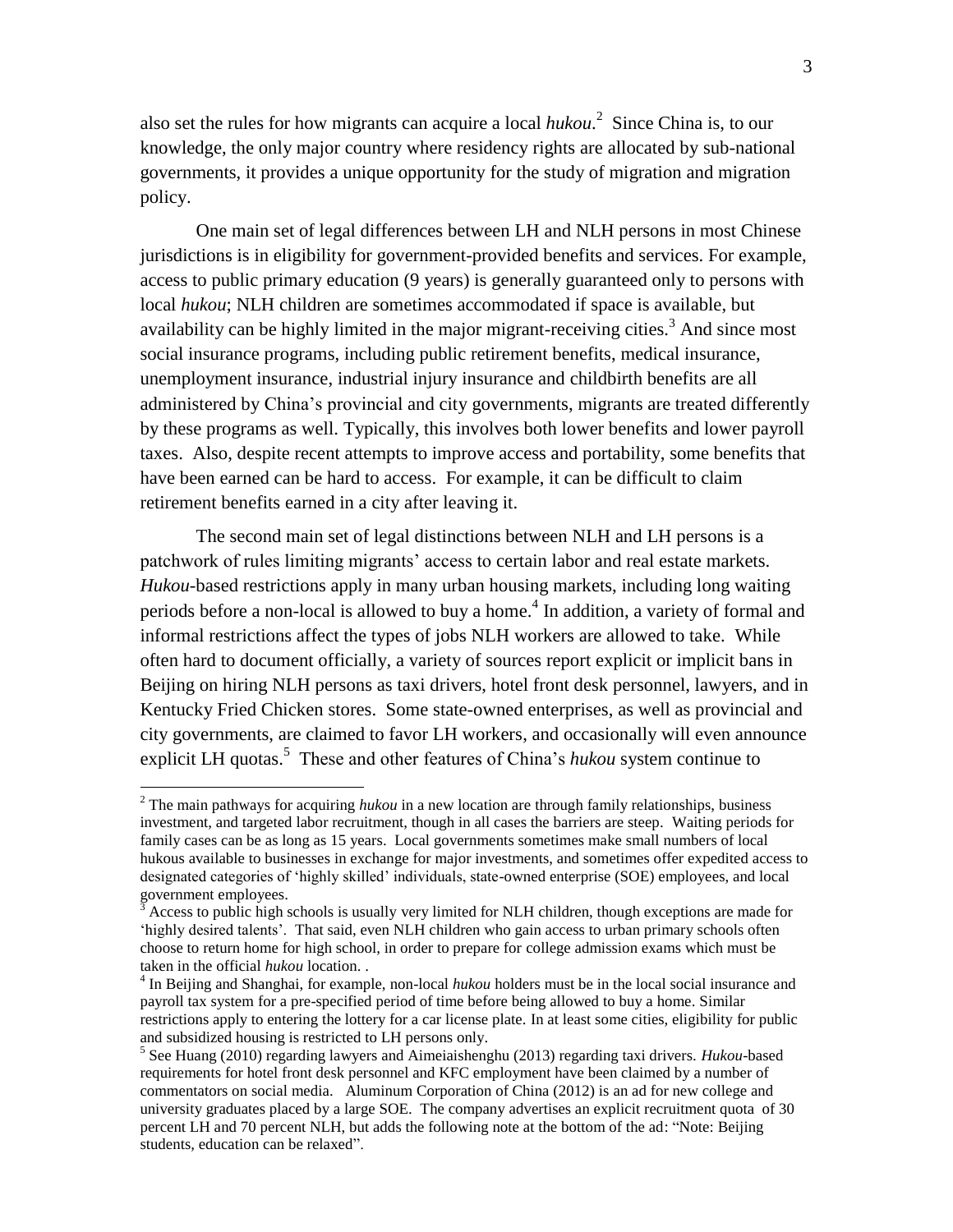evolve rapidly. For a more detailed discussion of the institution's history and ongoing evolution, see Chan and Buckingham (2008), Bao, Bodvarsson, Hou and Zhao (2009), or Démurger and Xu (2013).

The LH and NLH populations of China's major cities are described in Table 1, which is calculated from 2005 Census microdata. Column 1 (LH) shows characteristics of all working-age persons who have a permanent residence permit in their current city of residence. Column (2) (NLH) is for the remainder of urban residents, whose *hukou* registration is elsewhere; most but not all of these persons are rural-urban migrants from poorer parts of China. In the following discussion we also refer to LH and NLH persons as natives and migrants, respectively.

A first observation from Table 1 is that NLH workers form a large share of the population of China's major cities: 51% of these cities' residents, and 57% of their employed residents do not have a local *hukou*. In addition, migrants are much younger than natives, and have much less education: 48 percent of migrants are 35 or younger, compared to 30 percent of natives. Sixty-four percent of migrants have at most a junior middle school education (9 years) compared to 38 percent of natives. Several statistics in Table 1 show a much higher level of labor force commitment among migrants than natives. For example, 77 percent of working-age migrants are employed, compared to 62 percent of urban natives. Seventy-six percent of migrants' income comes from the labor market, compared to 61 percent for working-age urban LH persons. Among persons who work, migrants put in an average of 49.14 hours per week, compared to 44.10 for urban natives. Finally, 57 percent of NLH workers worked more than 40 hours per week, compared to just 30 percent of natives.

Reflecting the differential treatment by the social insurance system discussed above, Table 1 also shows that many fewer migrants are eligible for social insurance coverage. This difference occurs despite their higher levels of labor force commitment - which under a uniform policy would qualify more of them for benefits-- and applies separately to unemployment insurance, medical insurance and public pension coverage. Reflecting both this lower eligibility and their higher rates of labor force participation, only 6 percent of working-age migrants' income was from public transfers, compared to 23 percent of working-age natives'. Unsurprisingly, employed migrants also have less formal work arrangements. Only (33+15=) 48 percent have any form of employment contract, compared to 74 percent of natives, and the duration of their contracts is much shorter. Finally, consistent with the notion that NLH workers face barriers to public sector employment, only 22 percent of employed migrants work in the public sector or in SOEs, compared to 62 percent of employed urban natives. As we shall argue, this strong tendency for urban natives to cluster in non-private-sector jobs provides an important context for our results in this paper, which as already noted apply to private-sector jobs only

.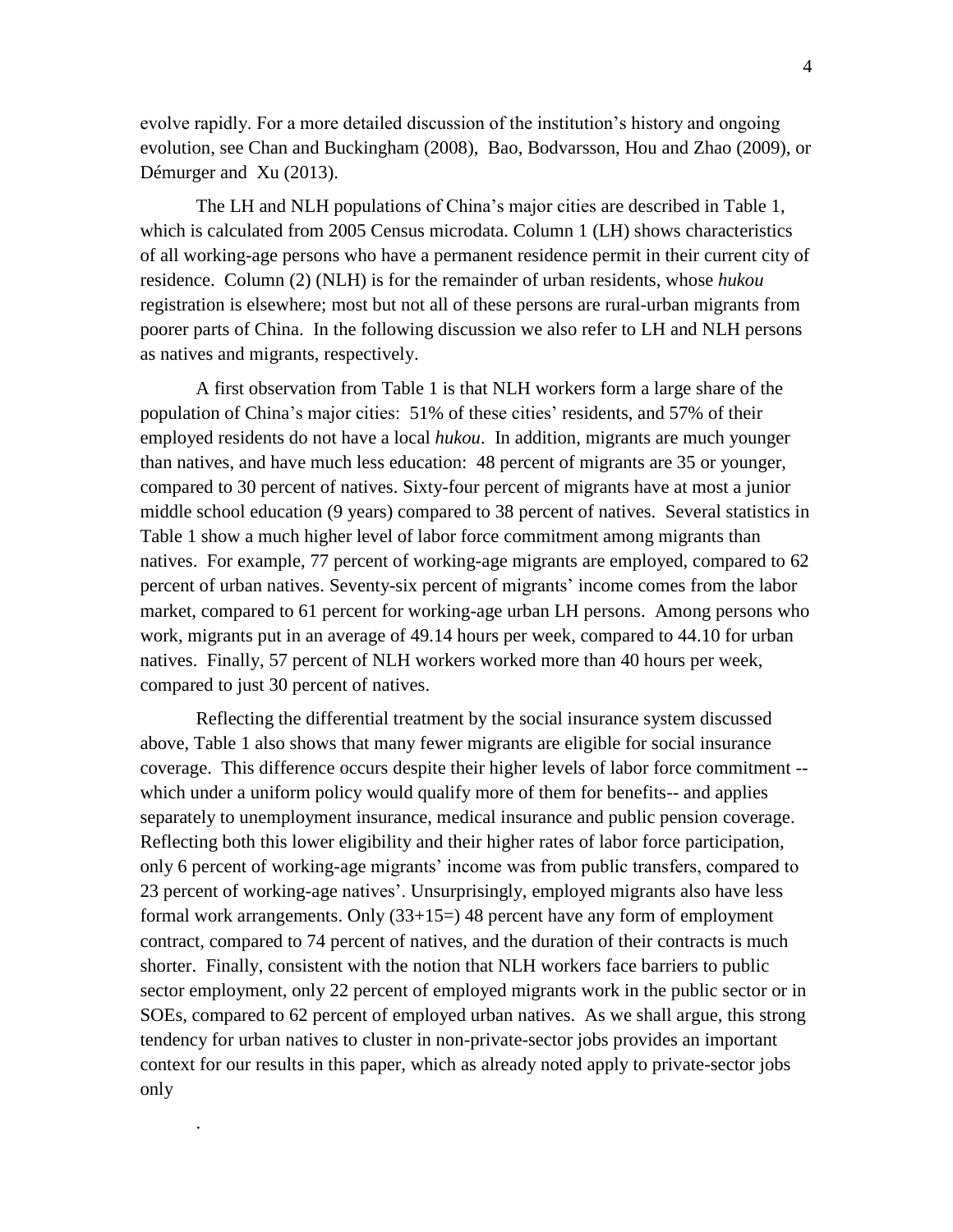#### *2.2 Hukou in Xiamen*

 $\overline{a}$ 

During the period of our data (July 2010 to June 2011), LH and NLH workers in our study city, Xiamen, paid the same mandatory payroll taxes for unemployment insurance, worker's compensation, and childbirth benefits, and were entitled to the same benefits under these programs. The two most important social insurance programs retirement and medical insurance—however, provided much lower benefits to NLH workers, but also levied lower payroll taxes on those workers. Since these tax and benefit differences could affect employers' preferences between LH and NLH workers, we detail their structure in Section 5 of the paper. Both NLH and LH children enjoy free tuition in Xiamen's elementary and junior middle schools, but LH children have priority in admissions: any places not filled by LH children are assigned by lottery among NLH children. In practice this can severely restrict access to NLH children.<sup>6</sup> NLH persons' access to housing markets is also restricted in Xiamen, mainly by the fact that persons without local *hukou* may currently purchase a maximum of one apartment; this constitutes an important difference between locals and migrants because real estate investments are reportedly a significant income source for many local residents. Routes for NLH workers to acquire Xiamen *hukou* are similar to other major migrant receiving areas, though certainly less restrictive than the 'hottest' migration destinations, including Beijing, Shanghai and Guangzhou (BeiShangGuang).

Descriptive statistics on Xiamen's LH and NLH populations are provided in columns 3 and 4 of Table 1, which replicate columns 1 and 2 for the city of Xiamen only. As in other major cities, Xiamen's NLH population is younger, less well educated, more likely to be employed, yet less likely to have social insurance coverage than its workingage native population. When employed, migrants work much longer hours (74 percent put in more than 57 hours per week) and have less formal and permanent employment arrangements. Xiamen has an even larger NLH population share than other major cities, constituting 56 percent of its residents and 61 percent of its workers.

With 21 and 23 percent of its LH population employed in public sector jobs and SOEs respectively, Xiamen's native workers are actually less concentrated in the broader public sector than in other major cities (where the comparable numbers are 21 and 41 percent). Still, as in other cities, Xiamen's NLH workers are dramatically underrepresented in public- and quasi-public sector jobs; only 4 percent of them have public sector jobs and 11 percent work in SOEs. While we are aware of no formal restrictions excluding NLH workers from public sector jobs in Xiamen, this gap suggests that some hiring preferences, similar to those documented in Beijing, might exist in Xiamen also.

 $6$  For example, Xiamen News Net (2013) documents an August 27, 2013 protest where several hundred NLH parents blocked the entrance road to a Xiamen primary school, demanding access for their children. In part because NLH students can only take college entrance exams in their home provinces, and since the materials, the admission process, and admission rates vary across provinces, NLH students typically do not attend high school in Xiamen.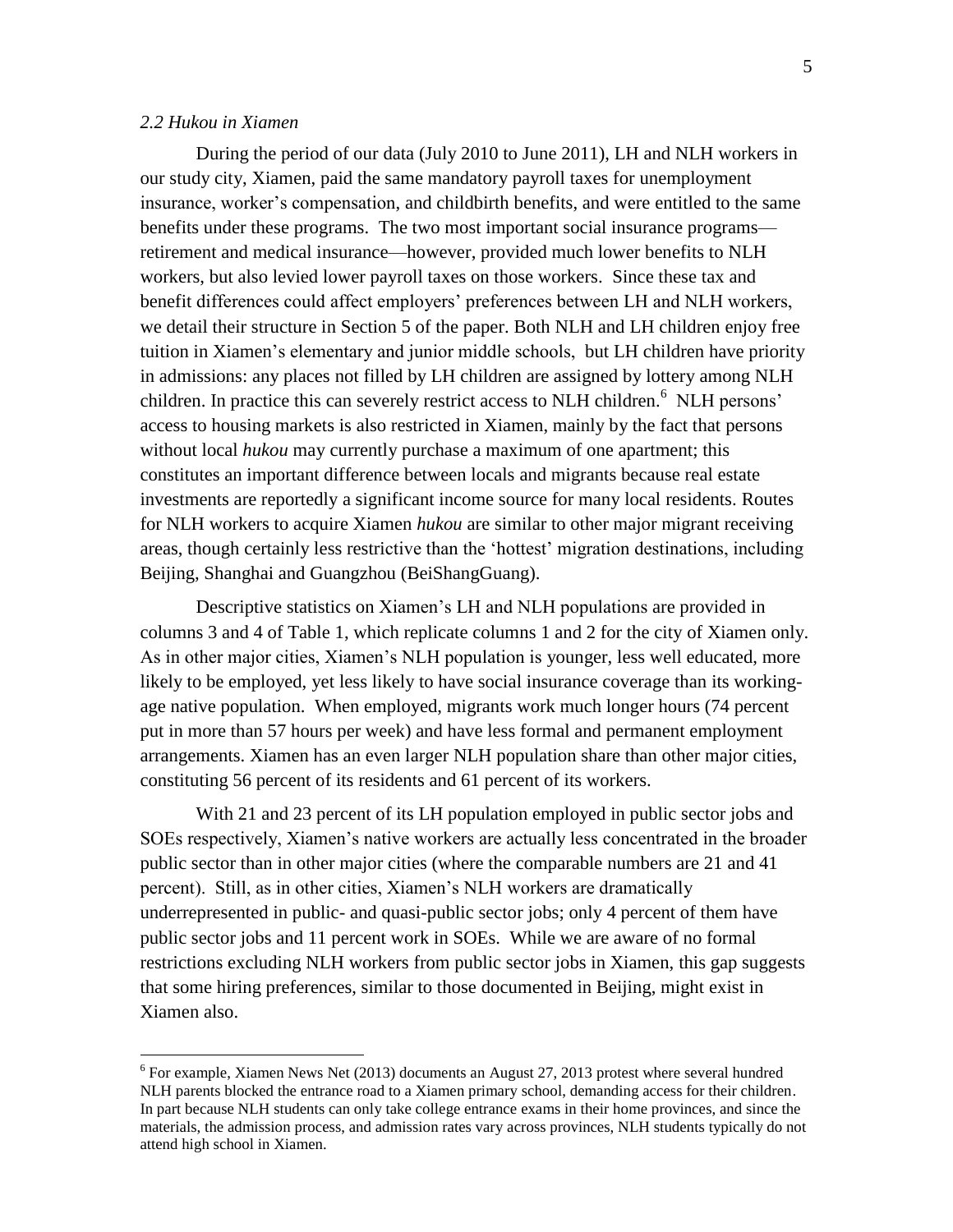In sum, in Xiamen as in most major migrant-receiving cities in China, the *hukou* system is relatively accommodating to unattached persons who wish to work in the city for a limited period of time; in fact it even includes NLH workers –at reduced tax and benefit rates-- in its social insurance system. At the same time, Xiamen limits migrants' access to some key public benefits –especially education and retirement benefits—in ways that can make it hard for NLH workers to put down roots and raise a family. Xiamen also appears to make it hard for NLH workers to get jobs in the broader public sector (government plus SOEs). While Xiamen is perceived as being somewhat more welcoming to NLH workers than larger destination cities like Beijing and Shanghai, official policy goals of the local government still appear to place different weights on the welfare of native and migrant workers. Specifically, local labor market policy objectives tend to emphasize *protection* of LH workers, such as reducing unemployment and assisting displaced workers, while objectives involving NLH workers emphasize their role as a *source of labor supply* to allow industrial growth.<sup>7</sup> Naturally, one would expect these policy differences to affect both the type of worker who migrates to Xiamen as an NLH worker, and those workers' labor market behavior after they arrive. We explore these differences in the remainder of the paper.

#### **3. Data and Methods**

#### *3.1 Xiamen and XMRC*

 $\overline{a}$ 

The city of Xiamen had a 2010 Census population of 3.5 million, and forms the center of a prosperous metropolitan area of 16.8 million people on China's southern coast. In part because Xiamen was one of the five economic zones established immediately after the 1979 economic reforms that opened China to the international economy, the city is highly modernized and integrated into the world economy relative to most similarlysized Chinese cities. While considerably smaller in population than Beijing and Shanghai, Xiamen's income levels are relatively close to those cities', with 2010 GDP per capita at 58,337 RMB, compared to 75,943 and 76,074 RMB for Beijing and Shanghai respectively.

XMRC [\(http://www.xmrc.com.cn\)](http://www.xmrc.com.cn/), the job board that is the source of our data, is a for-profit company sponsored by the local government. While its primary mandate is to serve the market for skilled, private-sector workers in the Xiamen metropolitan area, in fact it serves private-sector employers seeking workers with a wide range of skills. XMRC operates like a typical U.S. job board, with both job ads and resumes posted online. Workers and firms can contact each other to submit applications, arrange interviews, etc., through the site. $8<sup>8</sup>$ 

 $7$  For example, a 2007 statement on "Improving Employment and Re-employment" includes the following targets, specifically for LH workers: an unemployment rate of under 4 percent, and a re-employment rates for displaced and 'hard-to-employ' LH workers of at least 60%. Goals involving NLH workers in the same statement mostly focus on increasing the total numbers employed.

 $8$  The other main employment service in the Xiamen area is XMZYJS (the Xia-Zhang-Quan 3 city public job board, [www.xmzyjs.com\)](http://www.xmzyjs.com/), that is operated directly by local government employees of the local labor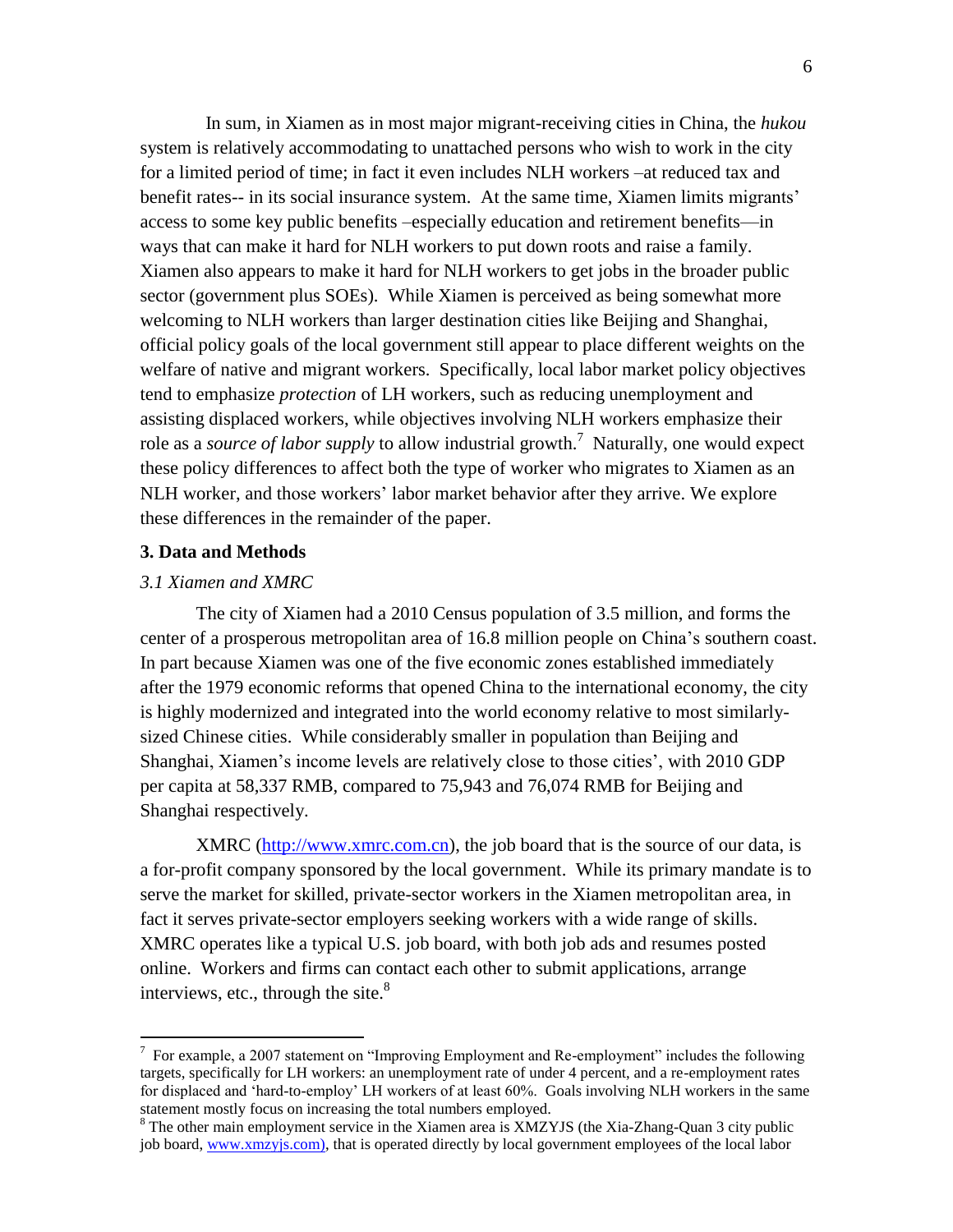Our analysis sample is extracted from XMRC's internal database. Specifically, we asked XMRC to provide us with all the ads for jobs in Xiamen that received their first application between May 1 and October 30, 2010. Then we asked XMRC to provide us with all the resumes that applied to those ads, plus information on all the firms that posted those ads. We also have a mapping of which resumes applied to which ads, and a record of which resumes were contacted by each firm through the XMRC website. Receiving such a contact is our indicator of worker success in the hiring process. $9\text{ To}$ ensure that we capture all contacts resulting from applications made during our sampling window, we continued to monitor all the ads posted during that window until January 13, 2011 (74 days after Oct. 30 2010). Most contacts occur very quickly, however (within 2 weeks of application). Finally, since our interest is in *which* workers are selected by firms for interviews or employment, the sample of ads used in this paper restricts attention to ads that resulted in at least one worker being contacted by the firm.<sup>10</sup>

Other criteria used in constructing our analysis sample include excluding ads with a minimum requested age below 18 or a maximum requested age over 60; ads offering more than 10,000 yuan/month; ads requesting a master's, professional or PhD degree (all of these were rare); ads for more than 10 vacancies (since job descriptions tended to be vague), ads for jobs located outside the city of Xiamen, and ads with missing firm information. We also dropped resumes listing a current wage above 12,500 yuan/month, with missing *hukou* information, or with non-Chinese citizenship, as well as applications that couldn't be matched to both an ad *and* a resume. Finally, we dropped a small number of XMRC ads for jobs in State-Owned Enterprises and Not-for-Profit organizations. Despite being a substantial share of employment in Xiamen, ads for SOE jobs are very rare on XMRC, as most recruiting for these positions goes through other channels. Thus our results refer to hiring for private-sector jobs only.

#### *3.2 Sample characteristics*

 $\overline{a}$ 

In all, our data consist of 237,128 applications that were made by 82,113 workers (resumes) to 3,708 ads placed by 1,653 firms. Sample means are presented in Table 2, separately for workers with local and non-local *hukou*. A first, important fact from Table 2 is that the XMRC site is populated primarily with ads from workers *without* Xiamen *hukou*; in fact about 91.9 percent of the applications are from workers without local *hukou*. This preponderance of NLH workers, while at first glance surprising, is less so

bureau. Its mandate is to serve less-skilled workers; reflecting this, XMZYJS does not post worker resumes and does not allow firms and workers to contact each other via the site. Indeed, a large component of the services provided by XMZYJS is brick-and-mortar offices where workers can go to view job postings and meet with employers.

<sup>9</sup> Since only about 8 percent of applications in our sample result in such contacts, we interpret these contacts as a relatively strong interest on the firm's part in hiring the worker. Conversations with XMRC officials support this interpretation, as does evidence in all our regressions (detailed below) that the probability of contact is strongly and positively related to the quality of the match between workers' characteristics and the job's advertised requirements.

<sup>&</sup>lt;sup>10</sup> No responses could mean the firm didn't hire during our observation period, or they contacted successful workers using means other than the job board.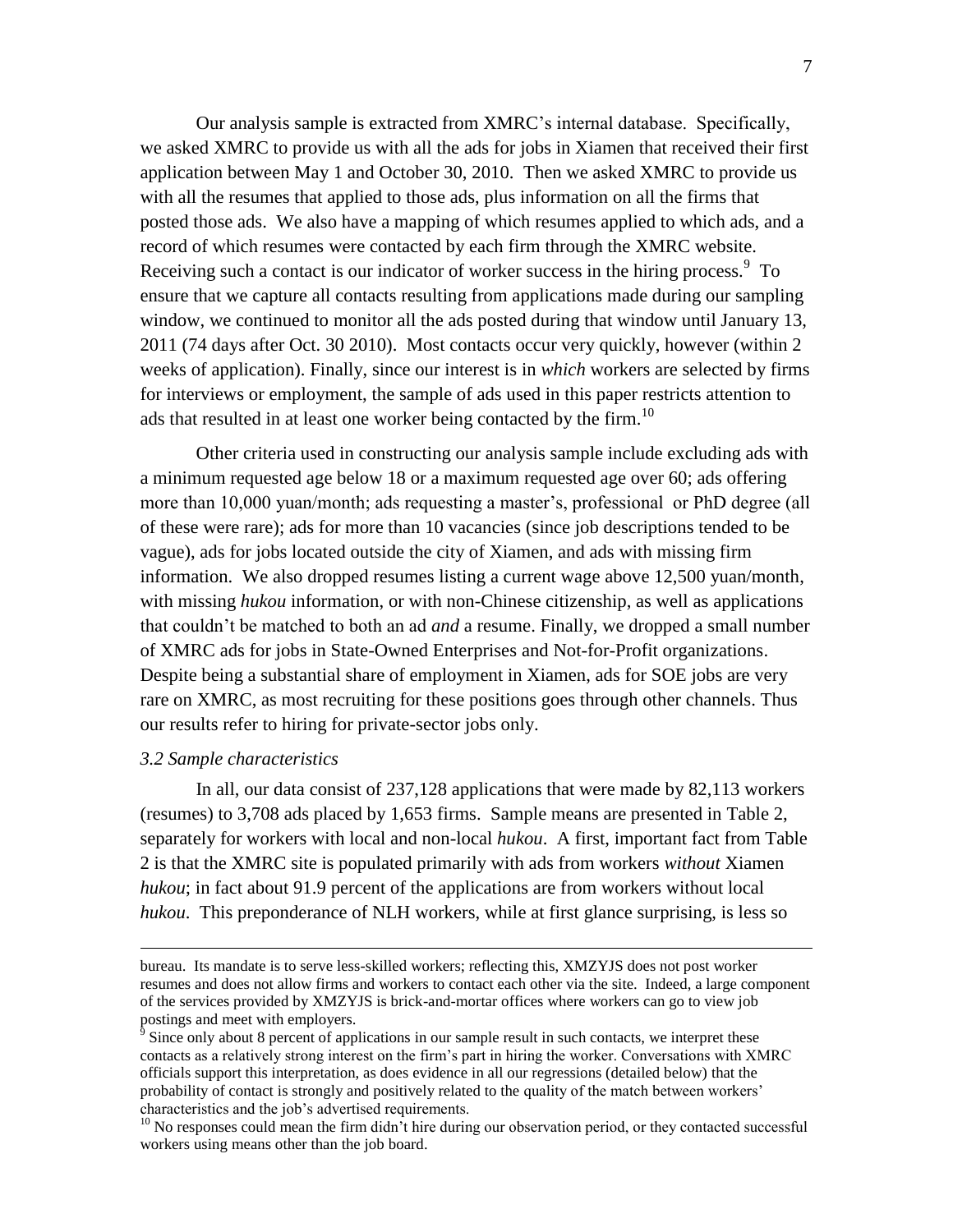when we recall that 61 percent of Xiamen's employed population does not have local *hukou*, and that posting a resume on an Internet job board such as XMRC would be a natural port of entry into Xiamen's labor market for workers from outside the city. Indeed, the fact that many of the NLH applicants on XMRC could be applying from a distance makes our result that firms seem to prefer NLH applicants even more surprising. $11$ 

Overall, Table 2 shows that 7.1 percent of applicants with local *hukou* are contacted by firms' HR departments when they apply for a job. This figure rises to 8.5 percent among applicants without local *hukou*. Put a different way, in the raw data, NLH workers have a 20% greater chance of receiving a callback when they apply for a job. Users of XMRC are highly qualified, even by urban Chinese standards. Focusing first on the NLH workers, the mean applicant has 14.4 years of education and a mean wage in his/her current job (among the 69% of applicants who list a current wage) of 2263 yuan per month. These workers are applying to jobs with a mean minimum education requirement of 12.5 years, and with a mean advertised wage of 2372 yuan (for ads where the wage is advertised). Our sample of applicants is also very young, with a mean age under 25 years; this reflects the tendency for both jobseekers and internet users to be younger than the average worker. Nineteen percent are new graduates. On average, when the number of positions available was specified, about 2.1 positions were available per ad.

While most of the differences between LH and NLH workers in Table 2 are statistically significant due to the large sample sizes, in the vast majority of cases the differences are quantitatively very small, and exhibit few clear patterns. One substantial difference, however, is that NLH workers are younger and more likely to be new graduates, which is perhaps not surprising since the early career may be the time when workers seek to relocate to a new city.

Part (b) of Table 2 illustrates the detailed list of applicant characteristics that are measured in our data. Among these characteristics are several that are rare in other data sets, including the applicant's current wage, height, an indicator for myopia, the number of schools attended, experience spells, and professional certifications. In addition, a unique feature of our data is that we observe each applicant's level of qualification within his/her occupation, or *zhicheng*. *Zhicheng* is a nationally-recognized system that assigns an official rank (from one through six) to workers in almost every occupation. While education and experience play key roles in many occupations' ranking schemes, several professions also use government-organized nationwide or province-wide exams both to qualify for and to maintain one's *zhicheng* rank.<sup>12</sup>

 $11$  Unfortunately, our confidentiality agreement with XMRC does not allow us to determine where applicants are living when they apply to jobs via the website.

<sup>&</sup>lt;sup>12</sup> In addition to providing a summary index of workers' skills, workers' *zhicheng* ranks can also confer direct benefits to the firm. For example, construction firms are required to have certain minimum number of construction managers above a certain *zhicheng* rank to be permitted to do projects of a given type.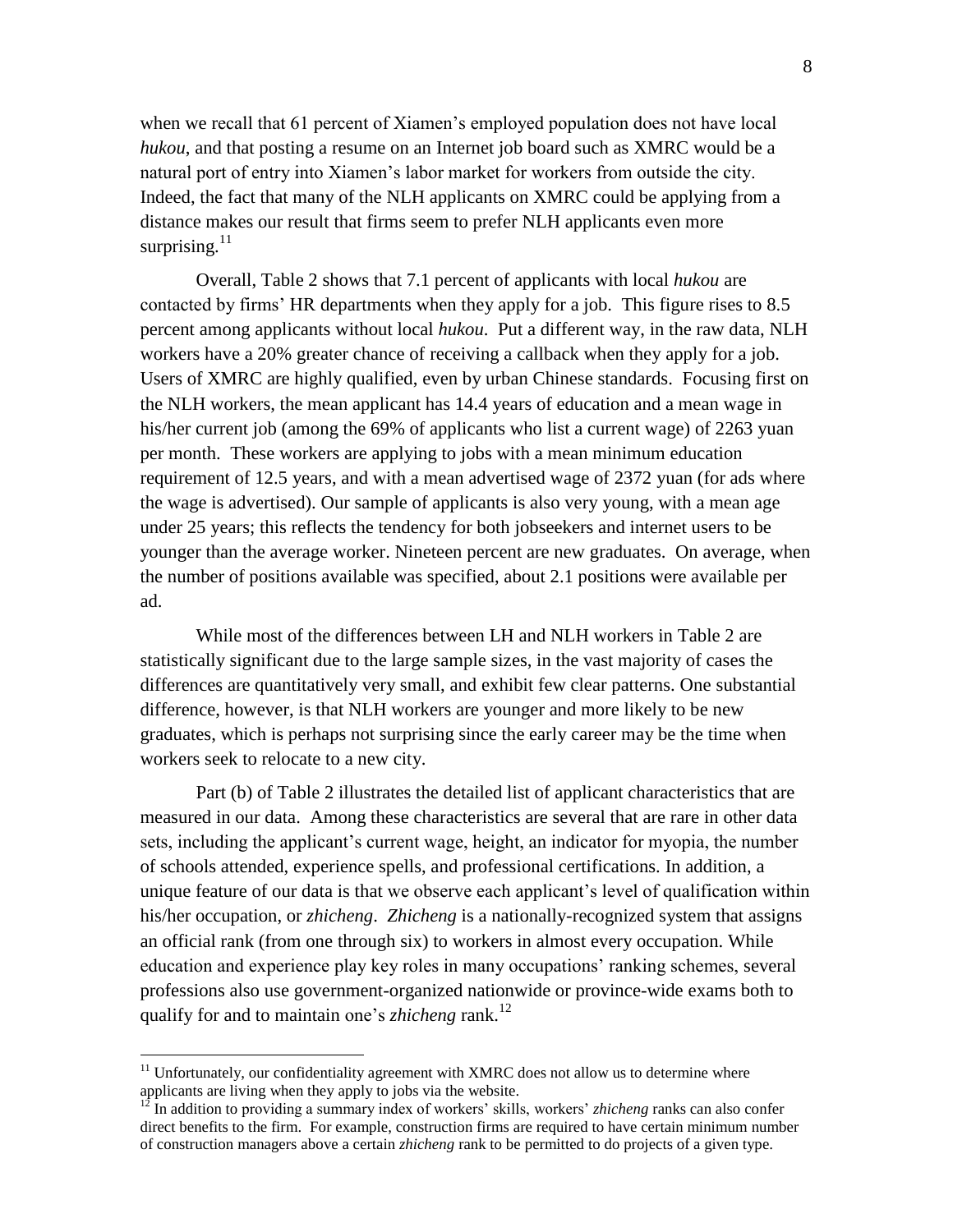Comparing Tables 1 and 2, our sample of applicants on XMRC differs from the employed population of Xiamen in at least two important ways. One, already noted, is that despite being a substantial share of jobs in the city, public sector and SOE jobs are so rarely posted on XMRC that we excluded them from our analysis sample. Second, applicants on XMRC are much younger and better educated than Xiamen's employed labor force. Specifically, the mean applicant on XMRC is 25 years old, while less than 20 percent of Xiamen's working population is under 25. And XMRC's applicants have over 14 years of education on average, while over 70 percent of Xiamen's workers have 12 or fewer years. One reason for this difference is the fact that any sample of jobseekers is likely to be younger than the stock of currently employed workers, combined with the massive recent expansion of higher education in China.<sup>13</sup> Another reason is that young, highly educated workers are more likely to look for work on line than other workers (Kuhn and Skuterud 2004; Kuhn and Mansour, 2013). Overall, however, despite the fact that both the LH and NLH workers on our site are on average considerably more skilled than existing Xiamen workforce, the similarity of LH and NLH applicants in our sample should help us identify the pure effect of the applicant's official residency status on his or her success in the job search process.

#### *3.3 Methods*

 $\overline{a}$ 

Our sample for the analysis of employer callback decisions is the 237,128 applications summarized in Table 2. In this sample we estimate linear probability regressions for whether the applicant received a callback as a function of the characteristics of the firm placing the ad, the characteristics of the ad itself (primarily the stated job requirements and the employer's preferred employee demographics), the characteristics of the applicant, the match between the job's requirements and the applicant's characteristics, and the level of competition for the job (number of applicants and number of positions available). Thus, our approach is similar to that of correspondence studies (Bertrand and Mullainathan 2004;Oreopoulos 2011) in that we study firms' callback responses to a set of resumes, with some key differences. On the minus side, migrant status in our approach is not randomly assigned to resumes that are otherwise constructed to be as identical as possible; thus we need to rely on our extensive list of controls for ad and job characteristics. On the plus side, the population of naturally-occurring resumes in our sample avoids well known problems with audit studies, including the credibility of resumes and the tendency for those studies to focus on narrow ranges of occupations only, limiting their generalizability. In contrast to audit studies, we also observe the complete pool of applications submitted to a job (at least via XMRC), not just the ads that are crafted and submitted by the investigator.

In all our regression tables, we present a series of specifications with increasingly detailed controls, the most saturated of which includes a fixed effect for every ad in the

<sup>&</sup>lt;sup>13</sup> See Kuhn and Shen (2013) for some statistics on China's recent higher education boom.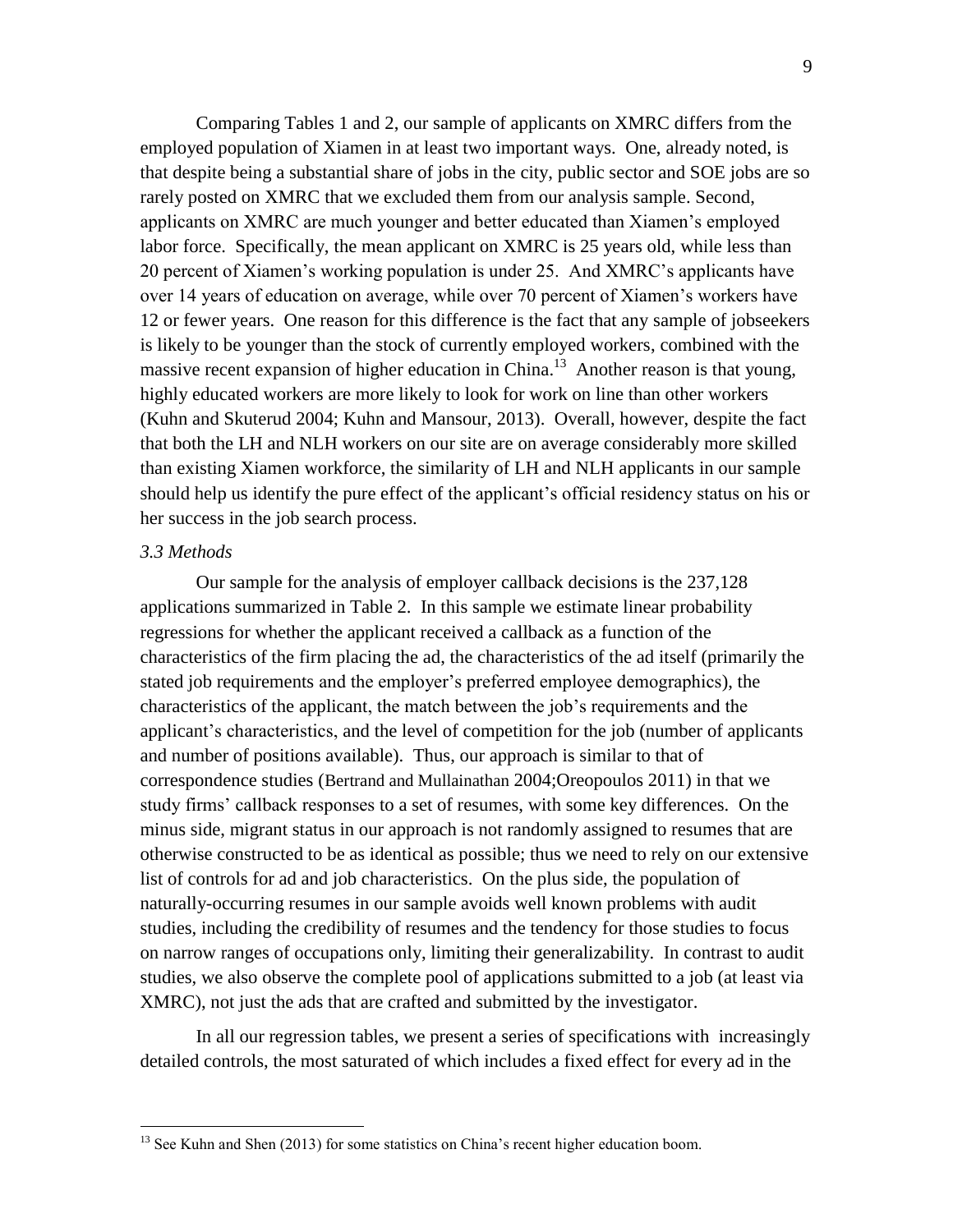dataset.<sup>14</sup> In that specification, our estimated coefficients compare the callback rates of LH and NLH workers who have applied to the same job, controlling for a long list of worker characteristics and their match with the advertised job requirements.

#### **4. Results**

 $\overline{a}$ 

Table 3 presents estimates of linear probability regressions in which the dependent variable equals one if the applicant was contacted by the firm's HR department after applying to the  $ad.<sup>15</sup>$  Column 1 contains no regressors other than NLH; it replicates Table 2's finding that on average, NLH workers were 1.4 percentage points (or twenty percent) more likely to receive an employer contact than LH workers. Column 2 adds controls for basic characteristics of the job ad (specifically the requested levels of education, age, experience, gender, and whether a new graduate is sought), plus measures of the match between those characteristics and the worker's actual characteristics.<sup>16</sup> Unsurprisingly, we find that workers with less than the required level of education and experience are less likely to receive a callback than workers who 'exactly' meet the firm's hiring criteria.<sup>17</sup> Perhaps more surprisingly, workers who have more than the requested level of education are also less likely to be contacted. Workers outside the firm's advertised age range for the job are also less likely to be contacted, regardless of whether they are older or younger than the range. Having less than the required level of experience, and not being of the desired gender also reduce an applicant's chances of being contacted by the firm.<sup>18</sup>

Column 3 adds controls for a more detailed set of CV characteristics that are available in our data. These are whether the applicant attended a technical school, the applicant's *zhicheng* rank (6 categories) whether the CV is in English, the number of schools attended, the number of job experience spells, and the number of certifications reported. The following characteristics are also included, both as main effects and interacted with the applicant's gender: myopia, height, and marital status. Adding these detailed controls for the applicant's qualifications leaves the NLH coefficient essentially unchanged; the same is true when occupation fixed effects (for the job) are added in column 4.

 $14$ <sup>14</sup> This specification, of course, vitiates the need to control for job characteristics.

<sup>&</sup>lt;sup>15</sup> Note that firms may contact more than one applicant for a job, either because they have not finalized the selection process or they are filling more than one vacancy. Recall also that applicants who were contacted via methods other than the website (such as telephone) will be treated as not being contacted in our data. This could be an issue if firms tend to use different methods to contact LH versus NLH workers. We explored this issue in discussions with XMRC officials, who stated that this was highly unlikely. The marginal financial cost of contacting an applicant anywhere in China is zero both by telephone and via the site, and recruiters generally find it easiest to issue all callbacks to the same job in the same way.

<sup>&</sup>lt;sup>16</sup> In addition to the regressors shown in Table 3, columns 2-6 also include controls for the advertised wage and its 'match' with the applicant's current wage, and a dummy for whether this wage information is missing. The NLH coefficients are not affected by whether we include or exclude these controls.

 $17$  Education is measured in six broad categories, so an exact match simply means the same broad category. An exact experience match is defined as having the desired experience level or up to three years more. <sup>18</sup> We also ran regressions where we added controls for the total *amount* of over- and underqualification (and its square) on all these dimensions. The coefficients on *hukou* were very similar.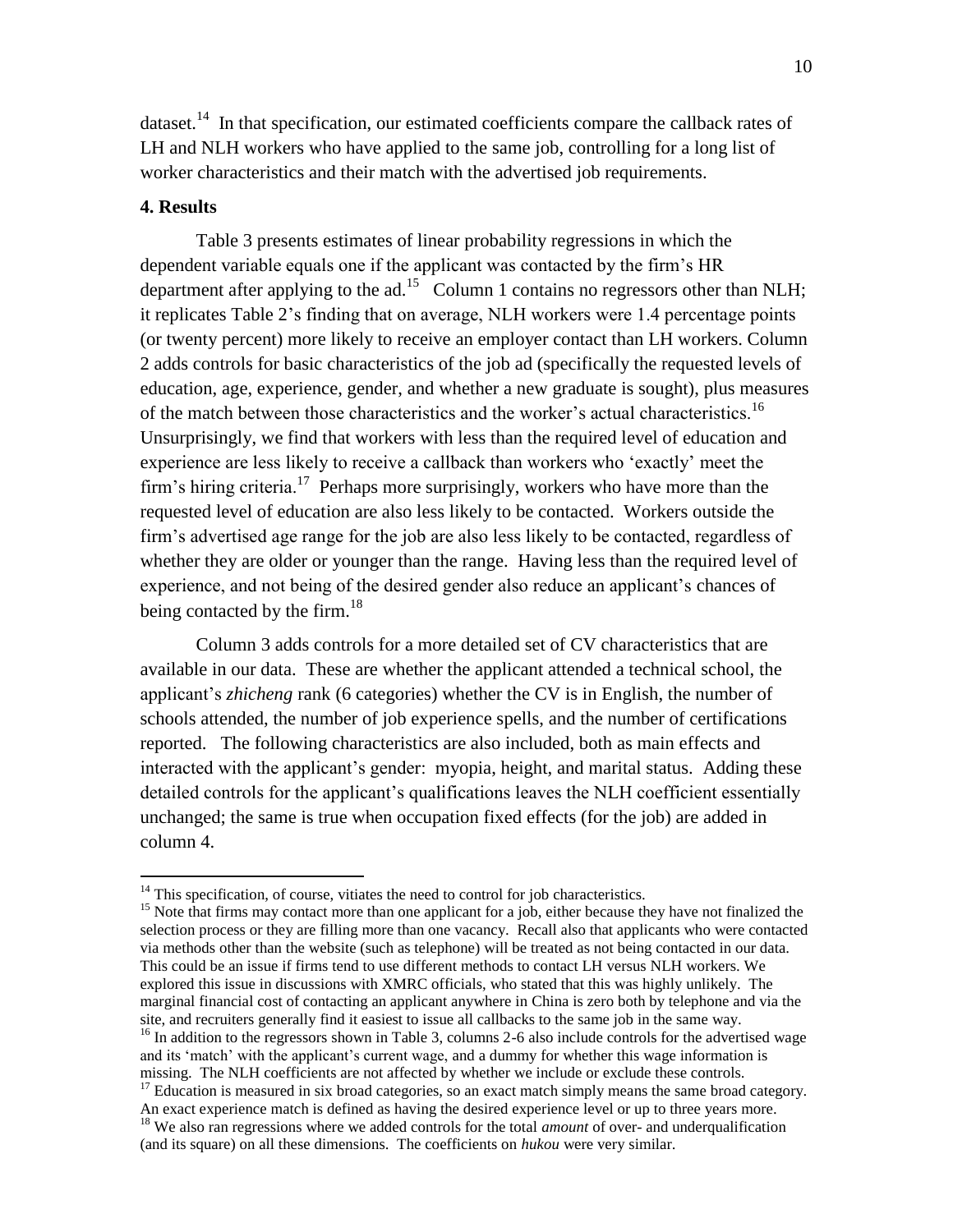Column 5 of Table 3 adds two indicators of the amount of competition for the job in question, specifically the number of positions available and the number of persons who applied to the ad. Both have strong effects in the expected directions but their inclusion does not change the NLH coefficient. Column 6 adds fixed effects for the firm that posted the ad. Once again, the NLH coefficient is essentially unchanged and remains highly statistically significant. Finally, column 7 adds a full set of job ad fixed effects; thus, as noted, we are now effectively comparing the success rates of LH and NLH workers who have applied to the same job ad. Again, the NLH coefficient is essentially unchanged from the previous column. Interestingly, the similarity of the column 6 and 7 results means that *NLH workers do not disproportionately direct their applications to ads*  in which they are more likely to receive an employer contact.<sup>19</sup> Instead, NLH workers seem to apply to the same mix of jobs, but achieve differential success when they get there.

In sum, Table 3 presents robust evidence that NLH workers have a higher chance of receiving an employer callback than observationally-equivalent LH workers when both groups of workers are competing for the same private-sector job. In the following section, we consider the plausibility of various explanations for this gap by exploring how the size of the gap varies across types of ads, firms and workers.

#### **5. What Explains Firms' Preferences for NLH Workers?**

#### *5.1 Discriminatory Tastes*

It is of course possible that employers, co-workers, or customers have differential tastes for interacting with migrant versus local workers. All available evidence, however, suggests that if anything Chinese urban residents are either indifferent or have some distastes for interacting with non-local workers (Dulleck, Fooken and He 2012; Tse 2014; Goerg and Chmura in progress). Since tastes of this nature should raise natives' hiring rates above migrants', they cannot explain employers' revealed preference for NLH applicants in our data. $^{20}$ 

#### *5.2 Payroll tax differentials*

 $\overline{a}$ 

As noted, LH and NLH workers are treated differently by Xiamen's retirement and medical insurance programs. Specifically, LH workers and their employers contributed 8% and 14% of the worker's actual average monthly salary respectively to the retirement insurance program; for NLH workers these contributions are both 8

<sup>&</sup>lt;sup>19</sup> Some search models of discrimination, such as Lang, Manove and Dickens (2005) have the property that in equilibrium, groups that anticipate encountering discrimination in the hiring process direct their search towards lower-wage jobs.

<sup>&</sup>lt;sup>20</sup> That said, we do not expect high levels of taste-based discrimination in our sample, largely because a large majority (74 percent) of the NLH workers in our sample come from Fujian province, in which Xiamen is located. This similarity suggests that Xiamen's NLH workers might provide a cleaner test of the 'pure' effects of temporary residence status than studies of other temporary migrants, such as undocumented workers or H1-B visaholders in the U.S.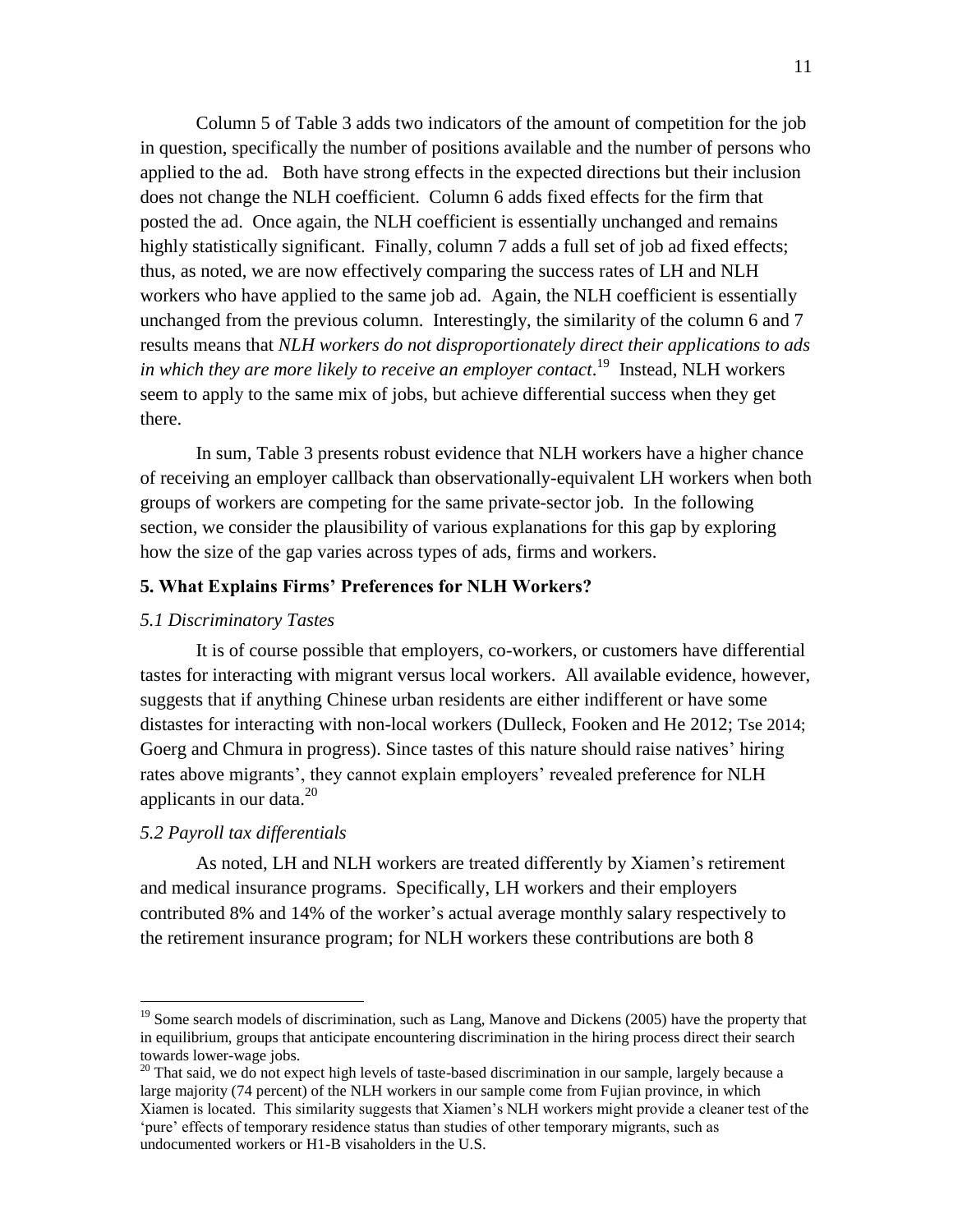percent of the monthly *minimum wage* (900 RMB).<sup>21</sup> Similarly, LH workers and their employers contribute 2% and 7% respectively of their average actual monthly salary to medical insurance, while NLH workers and their employers each contribute 2% of the monthly minimum wage each month.<sup>22</sup> As a result, NLH workers' combined retirement and medical payroll tax rate was about 44 percent of LH workers' rate near bottom of the earnings distribution in our sample (specifically, at 1500RMB per month). This tax advantage increases monotonically with the level of monthly earnings: near the top of the earnings distribution (at 5000RMB/month), NLH workers incurred only 16 cents of tax for every 100 cents paid by LH workers. $^{23}$ 

Theoretically, the effect of differential payroll taxes on the relative callback rates of LH and NLH workers depends on whether firms can wage discriminate on the basis of residency status. If they can, the payroll tax gap should have no effect, since employers can simply adjust wages to compensate for any gap.<sup>24</sup> If firms' ability to wage discriminate between native and migrants is limited, however, firms should prefer NLH applicants to equally qualified LH applicants.<sup>25</sup> Moreover, due to the structure of payroll taxes in Xiamen, the strength of these preferences should increase with a job's skill requirements.

To assess this hypothesis, Table 4 estimates a different effect of NLH status for each of the five levels of required education for the job, while Table 5 does the same for six different advertised wage levels. For both wages and education levels we find the opposite pattern from what is predicted by NLH workers' payroll tax advantage: firms' revealed preferences for NLH workers are considerably stronger at low skill levels than higher ones. This pattern is more pronounced across wage than education levels: while the NLH advantage is present in all education groups except university graduates, it is confined to jobs offering under 3000 yuan per month. Firms recruiting for very highwage jobs, where NLH workers' payroll tax advantage is the highest, do not have a systematic preference for NLH workers. Given these patterns, which are inconsistent with a payroll tax-based explanation, we consider other possible explanations of firms' NLH preference below.

 $21$  LH workers' retirement- and UI-taxable earnings are capped at three times the city average wage

<sup>(9114</sup>RMB/month); less than one percent of the ads or workers in our data are affected by this cap.  $^{22}$  Informally, the rationale for these differentials seems to be to mimic benefit levels in migrants' home regions, which are generally much lower than in the coastal cities. In addition, as one local official expressed, the number of migrant workers is so large and many of them will never use retirement and medical insurance benefits due to their age structure and migration pattern.

<sup>&</sup>lt;sup>23</sup> Some of these tax policies have been adjusted since our data was collected, partly in response to a perception that they negatively affected some LH workers' employment prospects. Specifically, Xiamen's government recently moved in the direction of eliminating payroll tax differentials between LH and NLH workers by granting NLH payroll tax rates to firms hiring 'employment-disadvantaged' LH workers, LH new college graduates, and LH workers in public service jobs.

<sup>&</sup>lt;sup>24</sup> The extent to which this wage discrimination actually hurts native workers depends on the extent to which they value the additional social benefits attached to their higher tax rates (Summers 1989).

<sup>&</sup>lt;sup>25</sup>Notice also that if firms cannot wage-discriminate, only the employer's share of the payroll tax should affect their decision on whom to hire. Incidentally, adjusting offered wages to cancel out the LH/NLH payroll tax differential is explicitly prohibited in Xiamen, and is subject to large fines.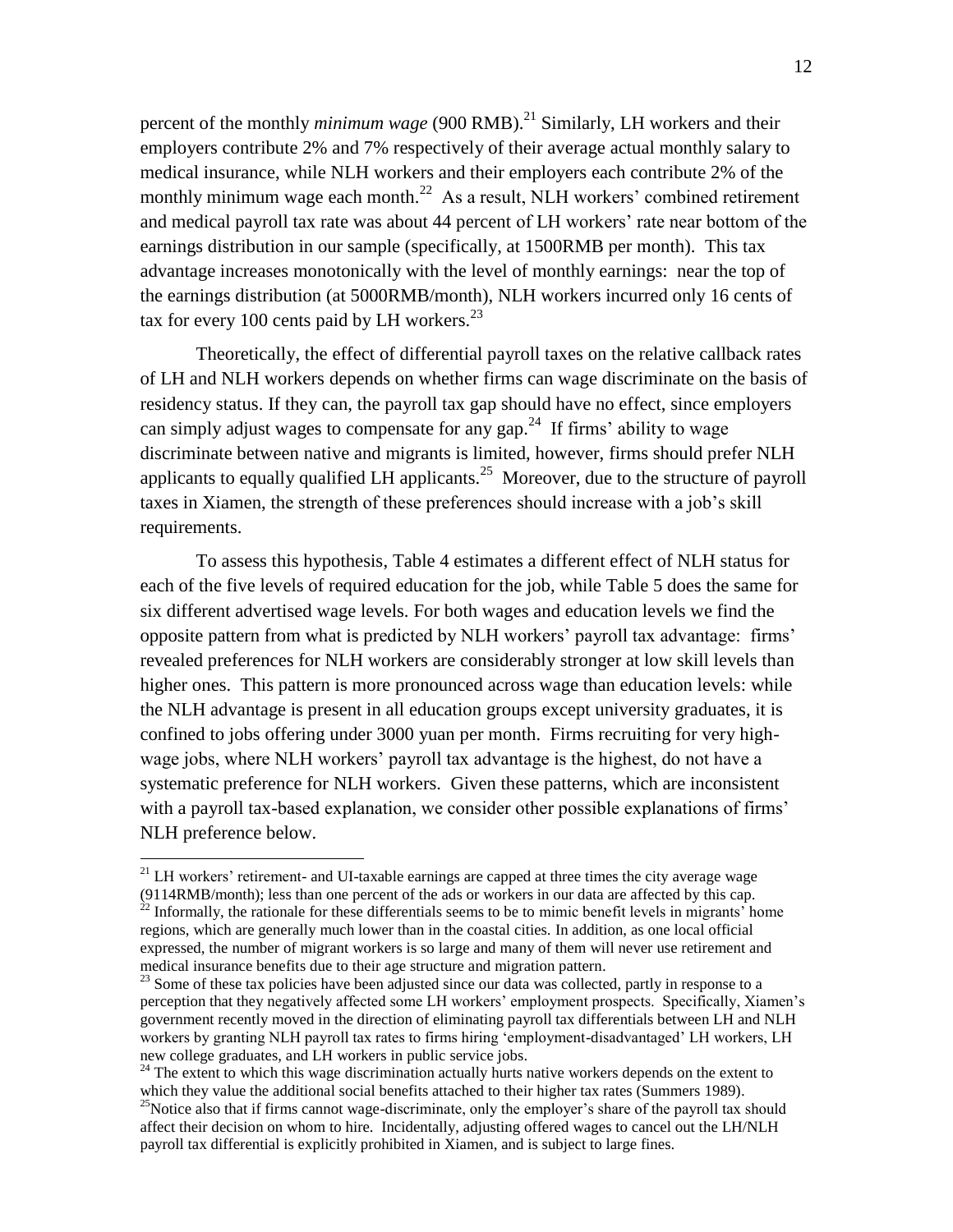#### *5.3 Wage differentials*

 $\overline{a}$ 

If NLH workers' lower tax cost cannot explain their callback advantage, what about their relative wage costs? Is it possible that firms systematically prefer NLH applicants simply because they can hire them for a lower wage? In this section we describe two ways in which a wage gap might account for the NLH hiring advantage. They are based on the possibility of LH-NLH wage differentials between jobs (i.e. ads), and within jobs, respectively.

Turning first to between-job wage variation, one scenario that might account for a higher NLH hiring rate is a situation where NLH workers disproportionately apply to lower-wage jobs and where lower-wage jobs, on average, are easier to get (i.e. they have higher callback rates). A closely related possibility is a scenario where firms engaging in monopsonistic wage discrimination (or, for that matter, firms who want to protect native workers' wages while still benefiting from cheaper migrant labor) create distinct job categories tailored to the two groups.<sup>26</sup> If migrants apply mostly to the lower-wage categories where the hiring rate is higher, that could account for our main result.

While these seem like plausible scenarios, they are not likely explanations for the NLH hiring advantage in our data for at least two reasons: First, all our estimates control for the level of both the advertised wage and the applicant's current wage.<sup>27</sup> Second, if firms wage-discriminate against NLH workers by posting separate (lower-wage) job ads specifically tailored to them, then the estimated NLH hiring advantage should decline in size when we replace the firm fixed effects in column 6 of Table 3 by *job ad* fixed effects in column 7. As already noted, they do not. Put a different way, the fact that the NLH hiring advantage persists *within* ads rules out explanations based on the idea that NLH workers disproportionately apply to lower-wage jobs, which may be easier for them to get.

 Next we turn to the possibility of *within-job* wage discrimination, i.e. the possibility that firms might prefer NLH workers over LH workers who have applied to the same job, if they can *subsequently* hire the NLH worker for a lower wage. While we cannot measure the amount of within-job wage discrimination directly, it seems likely that this type of discrimination is more difficult in posted-wage jobs than in jobs where the wage is not specified in the  $ad<sup>28</sup>$  If that is the case, then firms' preferences for NLH workers should be weaker in posted-wage jobs.

 $26$  Wage discrimination against migrants can be profit-maximizing if migrants supply labor less elastically to the firm. See for example Hotchkiss and Quispe-Agnoli (2009), Hirsch and Jahn (2012), and Depew et al (2013).

<sup>&</sup>lt;sup>27</sup> Strictly speaking, the estimates in Table 3 only control for the advertised and current wage when each variable is available in the data (which is the case for 59 and 69 percent of applications respectively). The results are very similar, however, when we estimate the Table 3 on the subsample of observations where both variables are present.

<sup>&</sup>lt;sup>28</sup> Note that within-job wage discrimination is typically ignored in correspondence studies, which cannot ascertain whether different wages would be offered to different types of candidates at the interview stage or later.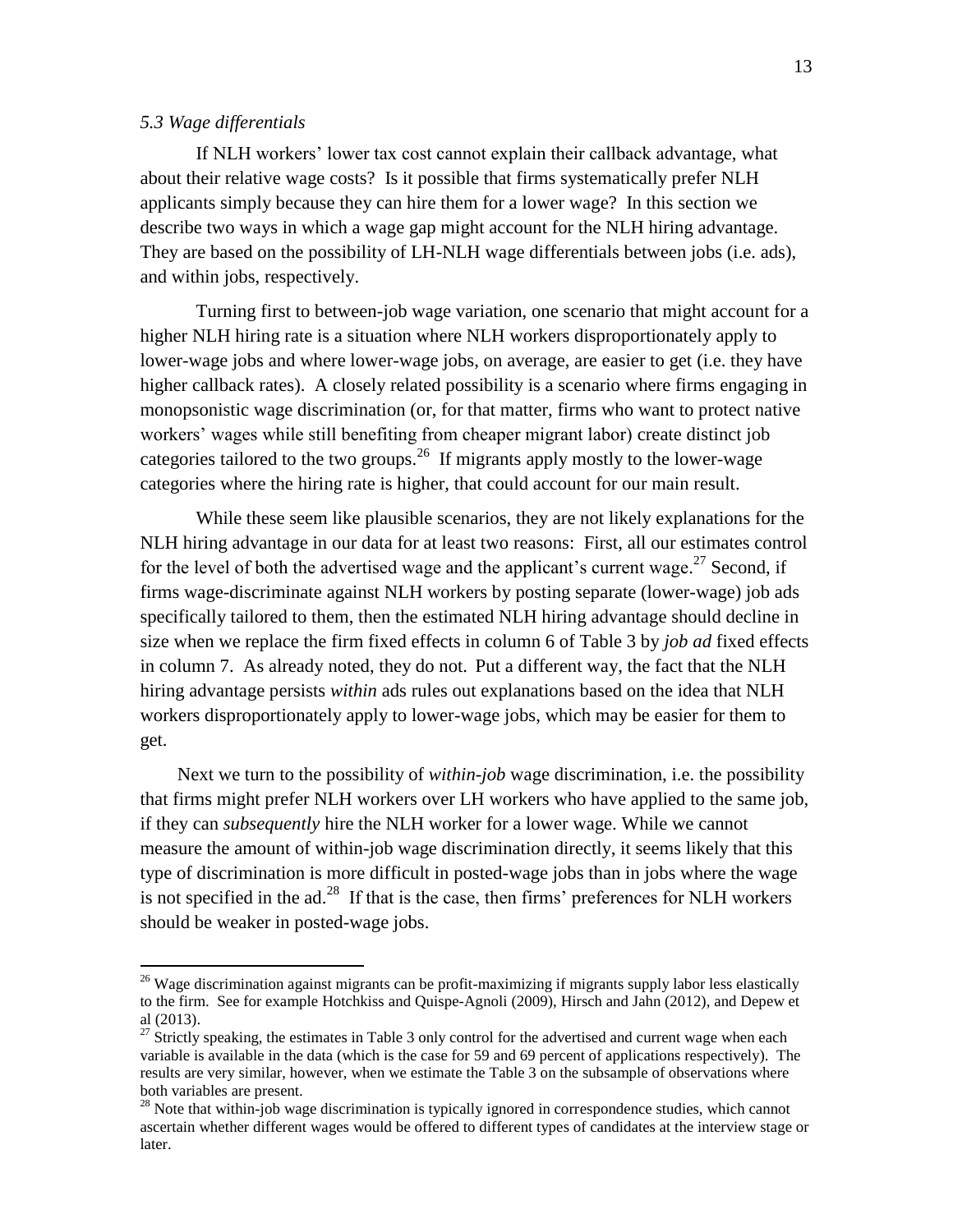To examine this hypothesis, Table 6 estimates separate NLH effects on callback rates to job ads with and without posted wages, using the same regression specifications as Tables 3-5. As it turns out, the NLH hiring advantage is greater in posted-wage jobs in some specifications, and lower in others, and the difference between posted- and nonposted-wage jobs is never statistically significant at conventional levels (*p*-values are reported in the bottom row of the Table). We interpret this as evidence against within-job wage discrimination as the primary reason why firms exhibit a preference for NLH workers. We also note that a widespread and robust feature of job board data, including the data in this paper, is that wage posting is much more common in unskilled than skilled jobs.<sup>29</sup> If the disproportionate use of posted wages in unskilled jobs indicates a greater *overall* reluctance by firms to engage in individual wage negotiation in lessskilled jobs, a scenario based on within-job wage discrimination faces challenges in explaining why the NLH hiring advantage is greatest in the least-skilled jobs. Relative to skilled jobs, wages in those jobs are *more* likely to be set by inflexible rules than by individual negotiation.

#### *5.4 Selection*

Another reason why similarly-qualified migrants might be preferred to locals is selection: While we have a detailed set of controls, and while our LH and NLH samples have very similar observable characteristics, it is still possible that migrants have, on average, higher unobserved skills. That said, selection on unobservables faces at least two challenges as an explanation of the NLH advantage in our data. First, note that even if migrants are positively selected relative to stayers in their home regions –as one would expect, for example, from Borjas's (1987) selection model when there is more inequality in the receiving region--, this type of positive selection does not necessarily imply that migrants will be more productive *than natives* with identical observables. Second, if anything, we would probably expect NLH workers to suffer deficits in education quality, connections (*guanxi*) and other destination-specific skills, which would all appear as negative selection on unobservables in our data.

Still, we acknowledge that positive selection on unobservables could be part of the reason why NLH workers are more likely to receive employer callbacks than LH workers in our data. Persons who choose to migrate to a city, especially in a capacity where their temporary residence status excludes them from key components of the public goods and social protections available to urban natives, are likely to have a stronger work ethic than their compatriots who remain behind.

#### *5.5 Hours and Effort*

 $\overline{a}$ 

A final potential explanation of the NLH callback advantage is the possibility that migrants and natives of identical ability differ in their effort and labor supply *choices* in a

<sup>&</sup>lt;sup>29</sup> See for example Brencic (2012) and Delgado Helleseter, Kuhn and Shen (2014).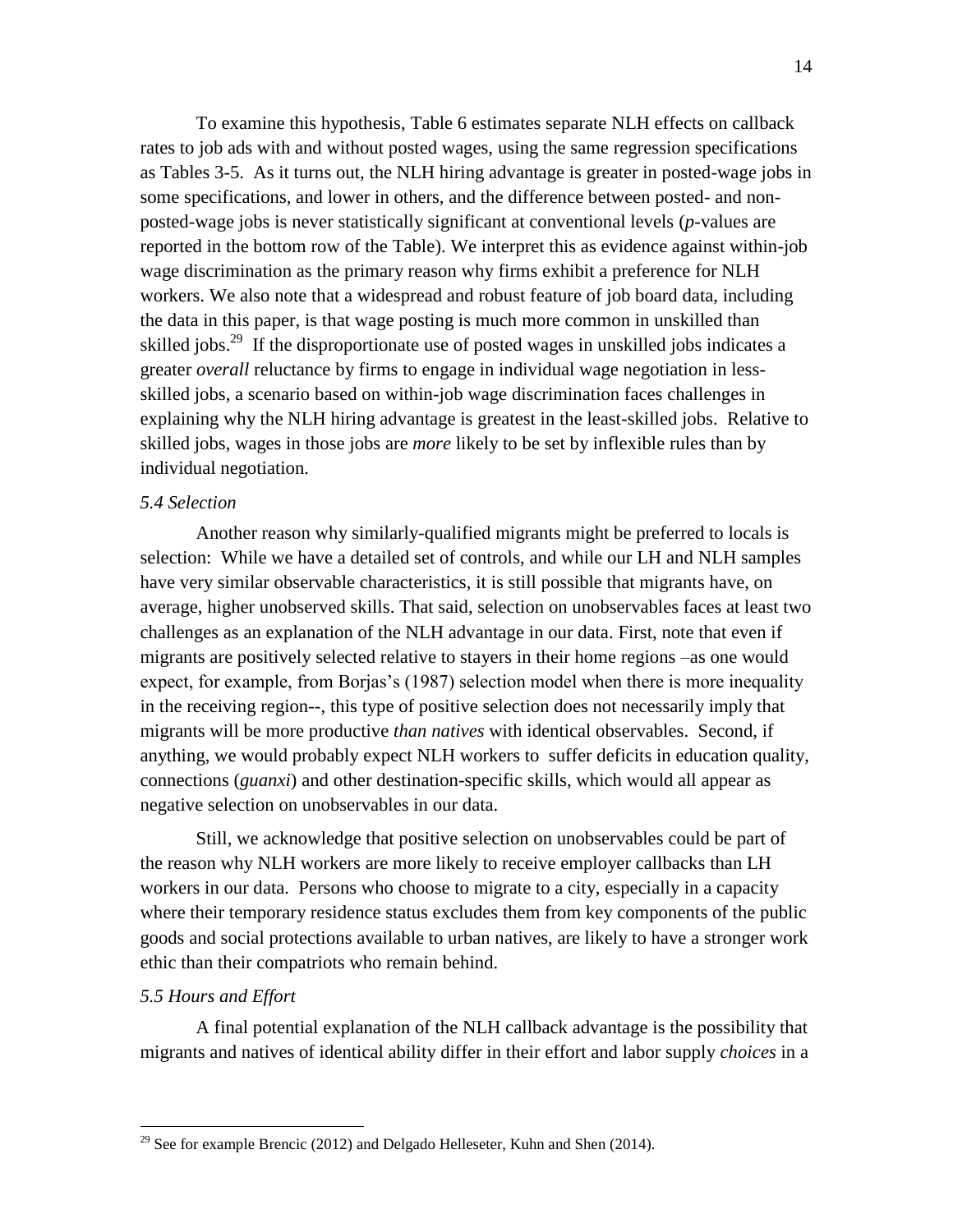way that makes migrants more desirable to employers.<sup>30</sup> One possible source of such a gap emerges from intertemporal labor supply models: to the extent that NLH workers face a significant prospect of returning to their (low-wage) region of origin, NLH workers face a wage that is temporarily high relative to other points in their lifetime. This creates an intertemporal substitution effect that should raise migrants' work hours and effort relative to natives' *at the same wage* (Dustmann 2000). This prediction of longer work hours among migrants is strongly supported by the Census data presented in Table 1.

A second possible source of a migrant-native effort gap is an efficiency wage effect: to the extent that migrants' outside options are poorer than natives', migrants should be willing to exert more effort to keep their jobs. This will certainly be the case if migrants' outside options consist primarily of jobs in their home regions, but may apply even if it is relatively easy for migrants to change jobs within the host city. One reason is that migrants are excluded from some key components of the urban social safety net. (Recall from Table 1 that NLH workers in Xiamen are much less likely to have unemployment and medical insurance coverage). In addition, migrants probably have less wealth (including owned housing) than natives, and Table 1's employment statistics suggest that migrants are excluded from a number of attractive, secure public sector and SOE employment options that are available to natives. Finally, note that the LH-NLH gap in social insurance coverage is probably most relevant to workers' outside options at low skill levels, which is precisely where employers have the strongest revealed preference for NLH workers.<sup>31</sup>

To explore the possible role of intertemporal labor supply effects, Table 7 provides separate estimates of the NLH hiring advantage by applicant gender and marital status. The idea is to compare groups who potentially have more flexibility to work extremely long hours and at high intensity (men and single women) to a group that might be less able to do so (married women). If the flexibility to work long, intense hours explains why firms prefer NLH workers, we might expect to see a smaller NLH advantage among married women than among other groups. Interestingly, in the absence of controls (column 1) we find that the NLH advantage is indeed statistically significant for men and for single women, but insignificant for married women. Further, men's NLH advantage is twice as large as women's, and the gap between men's and married women's NLH advantage is highly statistically significant. In the most saturated specification (column 7), the same pattern of statistical significance appears, but a very noisy estimate for married women makes it impossible to conclude that they have a lower

 $30$  In general, firms will prefer workers who choose higher effort levels, or who will accept additional work hours, whenever employment contracts are incomplete, i.e. as long as the pay rate per hour or piece gives workers less than 100% of the surplus they generate at the margin.

<sup>&</sup>lt;sup>31</sup> Another aspect of worker performance that might differ between LH and NLH workers is their expected turnover rate. While it is unclear whether we would expect LH or NLH workers turn over more frequently in the short run, the fact that *hukou* regulations make it difficult to settle down and raise a family suggests that firms wishing to hire long-term workers might prefer LH workers. To the extent that firm-specific human capital is complementary with education and other indicators of general skills, this could also help explain why we estimate a weaker NLH preference at higher skill levels.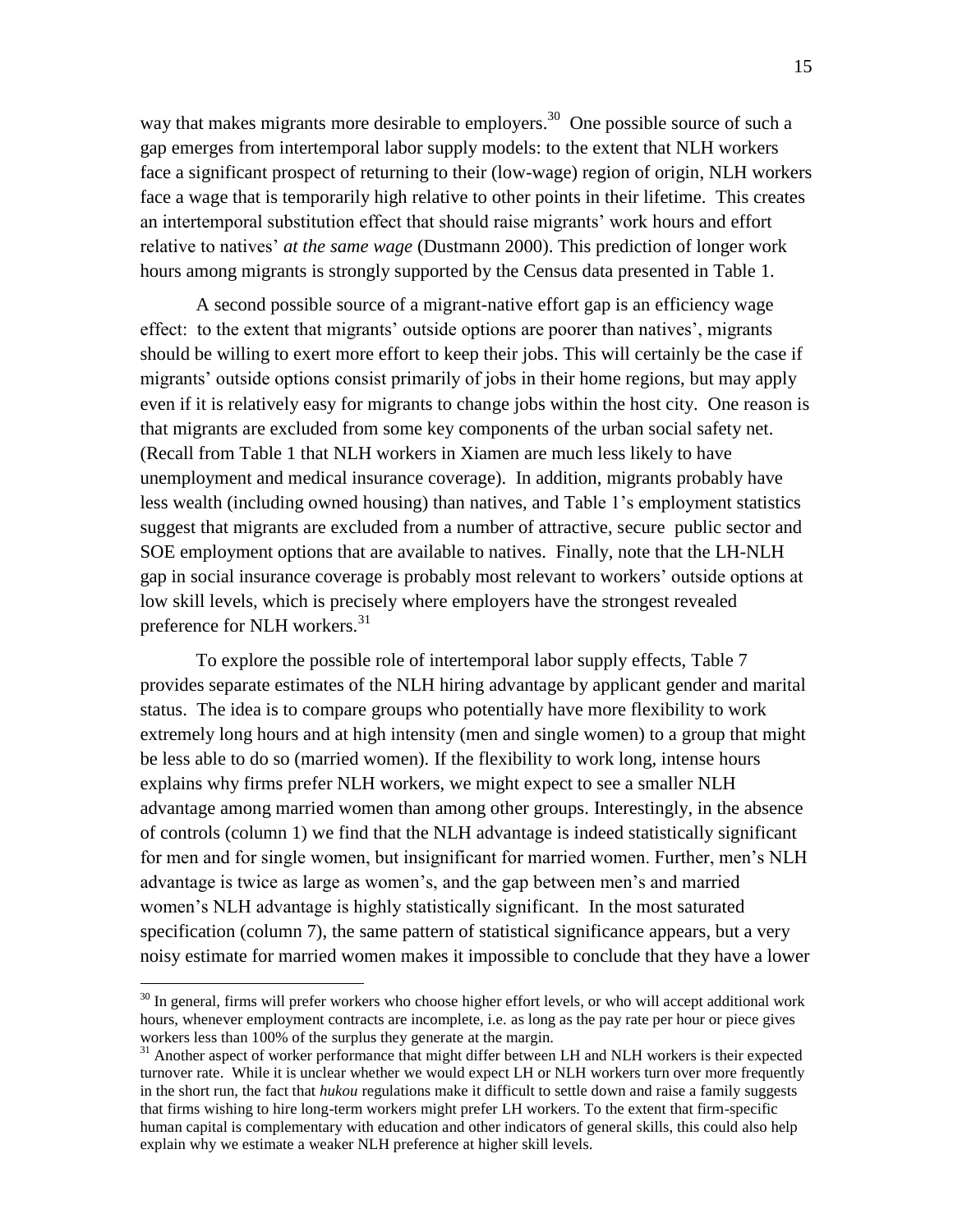NLH advantage. In part, this is because married women constitute only 6.7 percent of our sample of NLH applicants, compared to 47.7, 36.5 and 9.3 for single women, single men and married men respectively. We view this as suggestive, but weak evidence that the NLH advantage in our data is driven disproportionately by men and single women, who may have more flexibility to provide longer work hours and intense work effort than married women.<sup>32</sup>

In Figure 1 and Table 8, we explore a prediction that is shared by the intertemporal labor supply and efficiency wage explanations of the NLH callback advantage. Specifically, if a worker's outside options in the event of job loss consist, at least in part, of working in her home province, then NLH workers who come from lowwage provinces should have stronger work incentives in the city than NLH workers from richer provinces. Similarly, intertemporal labor supply effects should be stronger for workers from poor than rich provinces. Thus, both hypotheses predict that --holding worker qualifications and job characteristics constant—employers should prefer NLH workers from poor provinces to NLH workers from rich provinces. Note that both these predictions contrast with the predictions of simple human capital models, which suggest that the lower quality of education, poorer health, and lower familiarity with modern work practices in poorer regions would hurt those residents' employment prospects in Xiamen.

Figure 1 shows the unadjusted GDP-NLH advantage relationship in our data graphically, showing very high callback rates for applicants from China's two poorest provinces –Guizhou and Yunnan--, low callback rates from richer areas like Guangdong and Inner Mongolia, and almost no applicants to jobs in Xiamen from the richest provinces: Beijing, Shanghai and Tianjin. The linear regression line in the Figure shows a clear negative relationship between per-capita GDP in the sending region and workers' callback rates from employers in Xiamen. To quantify this relationship, Table 8 adds three regressors to our baseline specification in Table 3. The first is a fixed effect for whether the NLH applicant is not from Fujian (the province in which Xiamen is located); this allows us to see whether interprovincial applicants, as a group, are treated differently from intraprovincial ones.<sup>33</sup> The next two variables interact interprovincial migrant status with the distance of the applicant's home province from Fujian and its level of per capita income.

<sup>&</sup>lt;sup>32</sup> We also explored the effects of the applicant's age, interacted with gender, as a crude proxy for whether the NLH advantage was lower among women who are likely to have children. We found that the NLH callback advantage is higher among workers in the 'prime' ages for temporary migration to cities (22-34) than in other age groups for both men and women. Within this age range, the NLH advantage is smallest among women aged 22-27, which is consistent with the idea that flexibility to work long, hard hours plays a role in the NLH advantage.

<sup>&</sup>lt;sup>33</sup> Intraprovincial migrants might have different outcomes since some of these applicants come from suburban and rural areas that are very close to the city of Xiamen, some of whom could commute to jobs in the city.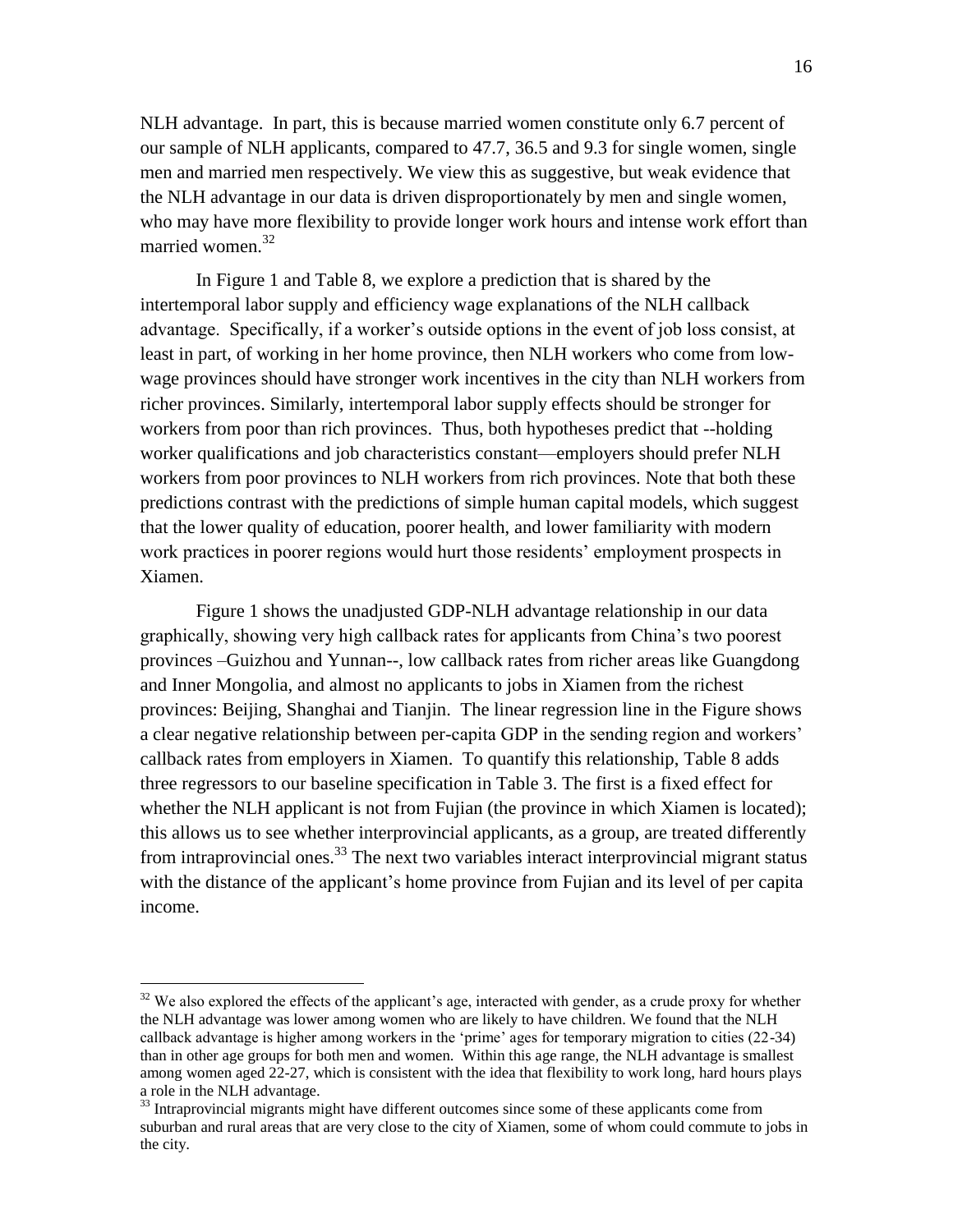Consistent with efficiency-wage and intertemporal labor supply interpretations of the NLH advantage, row 3 of Table 8 shows that the NLH callback advantage decreases with the origin province's per capita GDP, reflecting the pattern in Figure 1. While not statistically significant in every specification, this effect is significant (at 10 percent) in the absence of controls (column 1) and in the most saturated specification (column 7), which includes job ad fixed effects. Row 2 of Table 8 also shows a larger NLH hiring advantage for interprovincial applicants than for applicants from Xiamen's own province, but this advantage disappears and becomes statistically insignificant in the presence of firm or job ad fixed effects. Similar results, but with larger magnitudes, are present in Panel B of Table 8, which replicates Panel A for less-skilled jobs only (specifically, for ads requiring high school or less), where we have shown that firms' NLH preference is strongest. Here, the coefficient on *per capita* GDP in the migrant's home region is statistically significant in a larger share of the specifications, though it is not in column 7, where job ad fixed effects are present. Panel C focuses on skilled jobs. As expected, it shows a much smaller NLH advantage, and no effects of origin-region GDP can be identified.

Overall, we see Table 8's results as supportive of both the efficiency wage and intertemporal labor supply interpretations of the NLH hiring advantage. Especially given the fact that applicants from poorer regions are likely less qualified on a number of unobservable dimensions, we find it highly suggestive that employers seem to prefer nonlocal applicants from poorer provinces to applicants from richer provinces.

#### **6. Discussion**

To our knowledge this is the first paper to study employers' hiring choices between equally-qualified workers with and without permanent residence permits in the region of employment. Our main finding is that despite evidence of taste-based discrimination against NLH persons from other studies (e.g. Dulleck, Fooken and He 2012), and despite the fact that NLH workers likely have lower levels of transferable, unobserved skills than natives, employers in our data are more likely to call back identically-matched NLH than LH applicants to the same job. Because this preference is much stronger when firms are seeking to fill less-skilled positions, it cannot be explained by payroll tax differences between LH and NLH workers. Explanations based on between-job wage discrimination are ruled out by job ad fixed effects, while a within-ad wage discrimination scenario is hard to reconcile with the fact that the NLH preference does not differ between posted-wage and non-posted wage ads.

Another candidate to explain the callback gap in our data is selection: unregistered migrants may be more qualified than local-*hukou* workers. While we expect that positive selection probably plays some role in explaining the NLH callback advantage, we note that a purely selection-based story faces some challenges. One is that our detailed measures of observable skills show only very small differences between migrants and natives, most of which favor natives, not migrants. Thus, a selection-based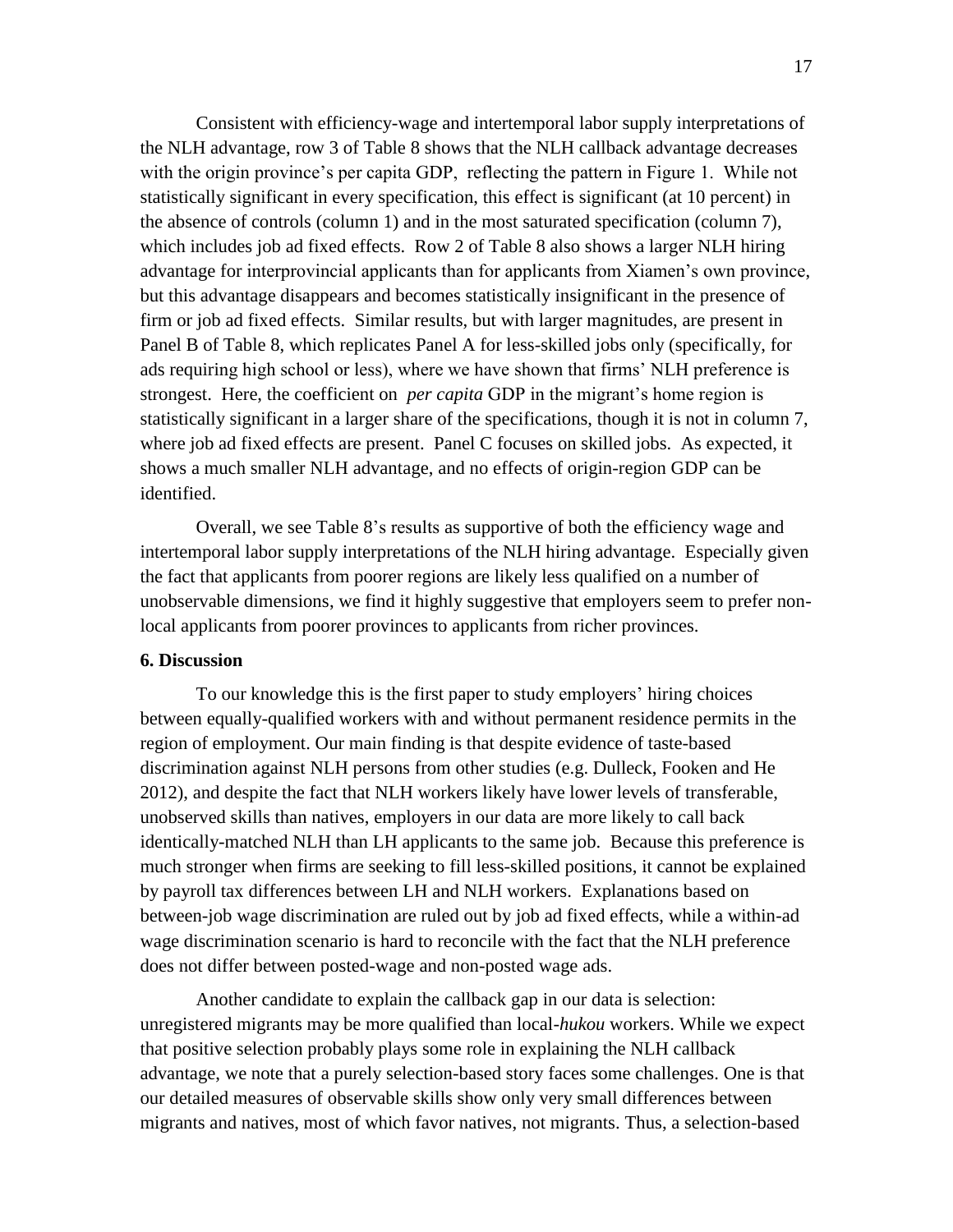explanation would require a different selection pattern on observables than observables, *and* would require this selection pattern to be confined to less-skilled workers. Most importantly, to explain the NLH callback advantage vis-à-vis natives in our data, positive selection among migrants would need to be strong enough to outweigh migrants' likely disadvantages in education quality and health in the poorer regions they come from.

The above discussion suggests that explanations based on different *choices* made by NLH versus LH workers in the destination city –such as work hours and effort levels- deserve serious consideration. Indeed, both life cycle labor supply models and efficiency wage models provide theoretical reasons to expect NLH workers to work longer and harder than natives at the same wage while they are in the destination city. These predicted differences in labor supply are strongly supported by Census data on work hours and employment rates. Further, NLH workers' low social insurance coverage provide a natural reason to expect a larger efficiency wage effect at low skill levels. Additional support comes from evidence that employers' NLH preferences are weakest among married women (who may have less flexibility to work long, hard hours), and strongest for NLH workers from China's poorest provinces. Indeed, the negative relation between source-province GDP per capita and firms' preferences for migrant workers strikes us as especially supportive of efficiency wage and intertemporal labor supply mechanisms, because if anything we would expect workers coming from poorer regions to have lower levels of unobserved skills.

While we believe the above findings are thought-provoking, we also emphasize that they should be interpreted with a number of important *caveats* in mind. One is the fact that –as in all correspondence studies-- our dependent variable measures callbacks only, not whether a worker ultimately receives a job offer. As a result, our main result could be in jeopardy if firms systematically make fewer offers per callback to NLH than LH workers, *provided* they do this more at low skill levels than high ones. While we cannot rule this out, it is hard to think of plausible reasons why callback and offer patterns might differ in this way. $34$ 

Second, recall that our sample of applicants is restricted to people who have chosen to search for work *online*, and on XMRC.com specifically. Thus, our main result could also be explained by differential selection into online job search, *if* this selection is more positive among NLH than among LH workers. While this is possible, we note again that it would require a different pattern of selection on unobservables than

 $34$  A key source of the difficulty is that most unobserved factors that could affect callback rates should theoretically affect offer rates conditional on callbacks *in the same direction*. For example, suppose (as seems likely) that NLH workers' productivity is harder to predict than natives. In that case, their higher option value suggests that employers should not only interview more of them, but make more job offers to them as well (Lazear 1995). The same should apply if NLH workers are more likely to accept a job offer than LH applicants: both callbacks *and* offers should be higher, with no clear prediction for the ratio of offers to callbacks. Equally challenging is identifying factors that affect callback and offer rates differently, *but only for less-skilled workers*. In contrast, there are clear reasons to expect stronger efficiency wage and intertemporal labor supply effects among less skilled NLH workers compared to skilled ones.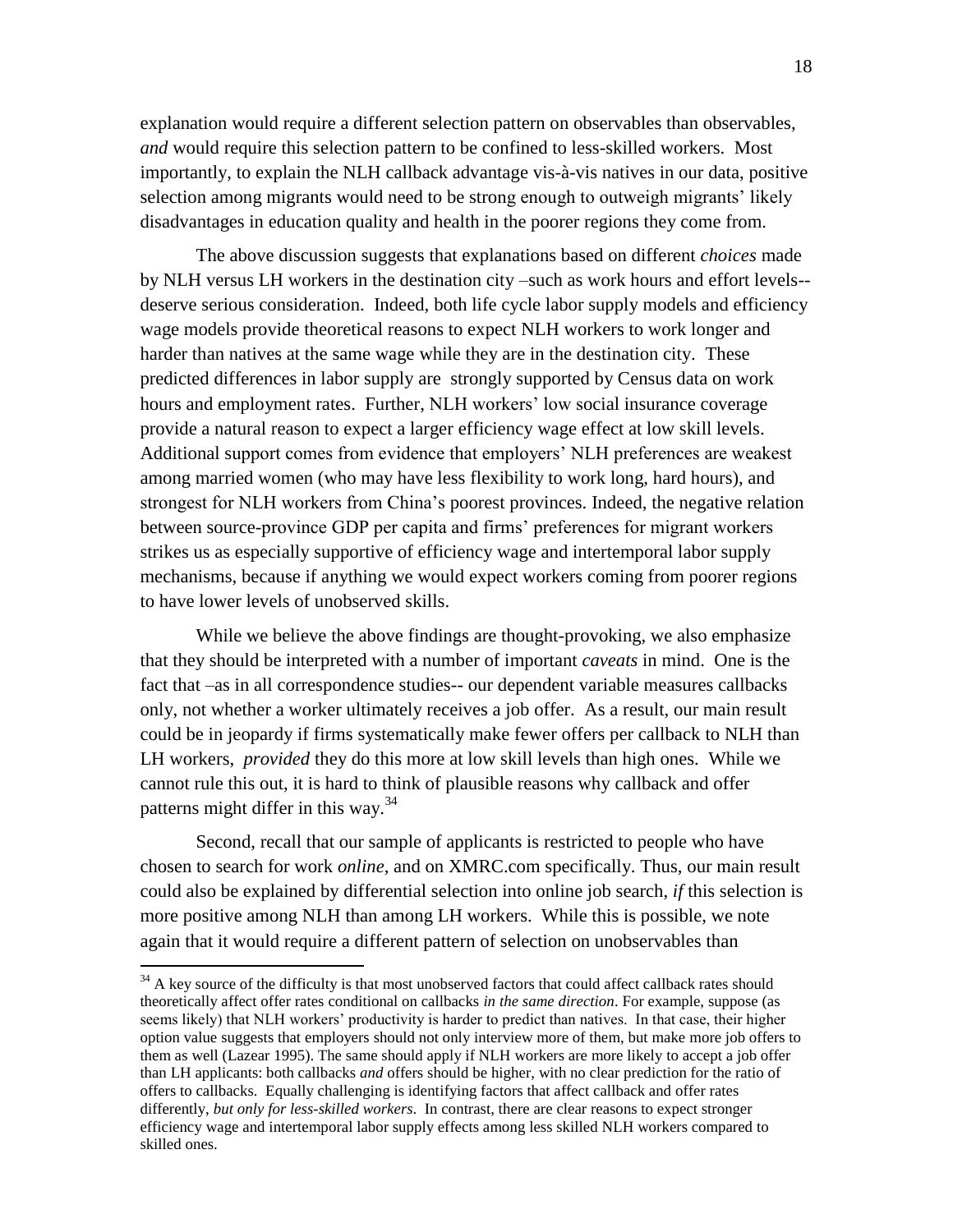observables. In addition, this difference in selection into online search would have to be confined to low skill levels to explain our result. Finally, we note that Kuhn and Skuterud (2004) find evidence of negative, not positive selection into internet job search on unobservables.

Third, recall that XMRC serves private-sector employers almost exclusively; thus our results say nothing about the preferences of public-sector employers and state-owned enterprises, which –as we have noted—are much more likely to employ LH than NLH workers. In fact, since public sector and SOE jobs are sometimes explicitly reserved for LH workers in China, our results are consistent with a segmented labor markets scenario in which –holding match quality fixed-- private-sector employers tend to prefer NLH workers, while public service and SOE employers prefer LH workers. Indeed, the latter sectors, which are generally not exposed to significant competitive pressures in product markets, may play an important role in sheltering native workers from competition with the massive influx of migrants in many Chinese cities. $35$ 

Fourth, the generality of our results is limited by the fact that Chinese NLH workers differ in important ways from workers with insecure or limited residency rights in other jurisdictions. For example, unlike undocumented workers in the U.S., *employed* NLH workers are not at risk of summary deportation. This might make NLH workers more desirable employees than someone who could disappear unexpectedly as a result of and Immigration and Customs Enforcement raid. Also, in contrast to U.S. undocumented workers and to temporary visa-holders in many countries, the NLH workers in our sample are relatively similar in language, culture and ethnicity to locals; as noted, most of them come from Fujian province, in which Xiamen is located. The NLH applicants in our sample also have a very similar skill distribution to local applicants. This contrasts starkly to undocumented workers and holders of temporary visas in the United States, who tend to occupy the tails of the skill distribution. Taken together, these similarities in culture and skills between Xiamen's LH and NLH workers suggest that that our results may come closer than other comparisons to isolating the 'pure' effect of workers' insecure residency rights on firms' recruiting decisions. Perhaps paradoxically, our main finding is that --at least at low skill levels-- limited residency rights appear to make workers *more* attractive to employers.

 $35$  House (2012) documents a similar, though more extreme phenomenon in Saudi Arabia, where 90 percent of private-sector jobs are held by foreigners, while natives either work in the public sector or not at all.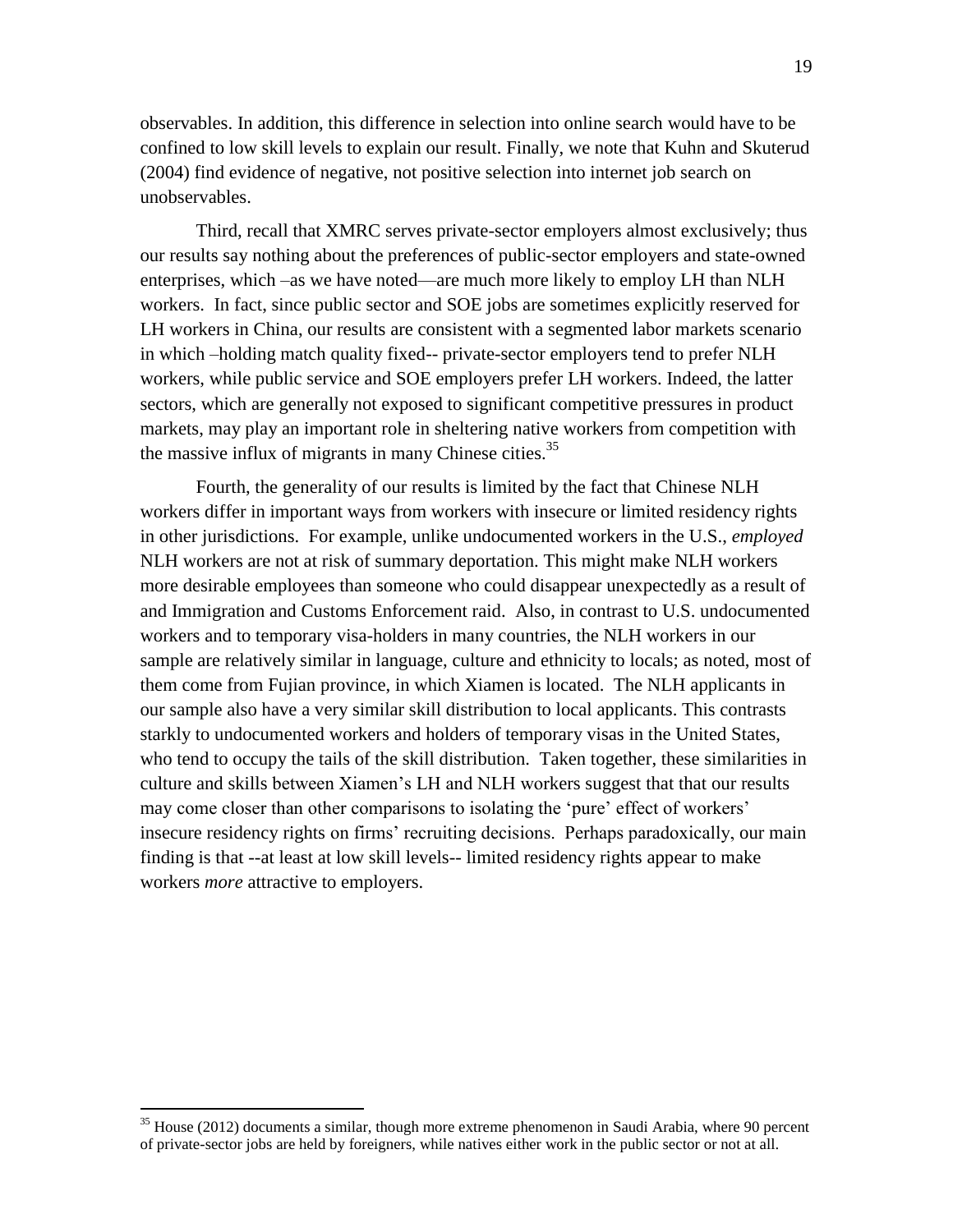#### **References**

- Aimeiaishenghu. "Outsiders can do a taxi driver in Beijing" *Wenda.com*, May 20, 2013 <http://finance.ifeng.com/money/wealth/story/20100423/2095640.shtml> (accessed April 22, 2014)
- Aluminum Corporation of China, **"**2012 college graduates recruitment notice" *Yingjiesheng.com*, January 16, 2012.<http://www.yingjiesheng.com/job-001-253-682.html> (accessed April 22, 2014)
- Bao, Shuming, Orn B. Bodvarsson, Jack W. Hou and Yaohui Zhao "The Regulation of Migration in a Transition Economy" IZA discussion paper no. 4493, October 2009.
- Barcellos, Silvia H. "Legalization and the Economic Status of Immigrants" RAND working paper no. WR-754, March 2010.
- Bertrand, Marianne, and Sendhil Mullainathan, ''Are Emily and Greg More Employable Than Lakisha and Jamal? A Field Experiment on Labor Market Discrimination,'' *American Economic Review*, 94 (2004), 991–1013.
- Bodvarsson, Orn B., Jack W. Hou and Kailing Shen. "Aging and Migration in a Transition Economy: The Case of China", WISE working paper, 2014.
- Borjas, George. "Self-Selection and the Earnings of Immigrants" *American Economic Review***.**  September 1987; 77(4): 531-53.
- Borjas, G.J. and M. Tienda. 1993. "The Employment and Wages of Legalized Immigrants." *International Migration Review* 27(4):712-747.
- Brencic, Vera. "Wage Posting: Evidence from Job Ads" *Canadian Journal of Economics* 45(4) (Nov 2012): 1529-1559.
- Chan, Kam Wing and Will Buckingham. "Is China Abolishing the *Hukou* System?" *The China Quarterly* 195, September 2008: 582-606
- Depew, Briggs, Peter Norlander, and Todd Sorensen. "Flight of the H-1B: Inter-Firm Mobility and Return Migration Patterns for Skilled Guest Workers" [IZA Discussion Paper No.](http://papers.ssrn.com/sol3/papers.cfm?abstract_id=2287066##)  [7456,](http://papers.ssrn.com/sol3/papers.cfm?abstract_id=2287066##) June 2013.
- Démurger, Sylvie and Hui Xu. "Left-Behind Children and Return Decisions of Rural Migrants in China" IZA discussion paper no. 7727 (November 2013).
- Dulleck, Uwe, Jonas Fooken and Yumei He. 2012. "Public Policy and Individual Labor Market Discrimination: An Artefactual Field Experiment in China". Unpublished paper, Queensland University of Technology.
- Dustmann, Christian. 2000. "Temporary Migration and Economic Assimilation" *Swedish Economic Policy Review* 7(2): 213-244.
- Goerg, Sebastian and Thorsten Chmura. "Gift exchange with migrant workers and students in China" work in progress, Florida State University.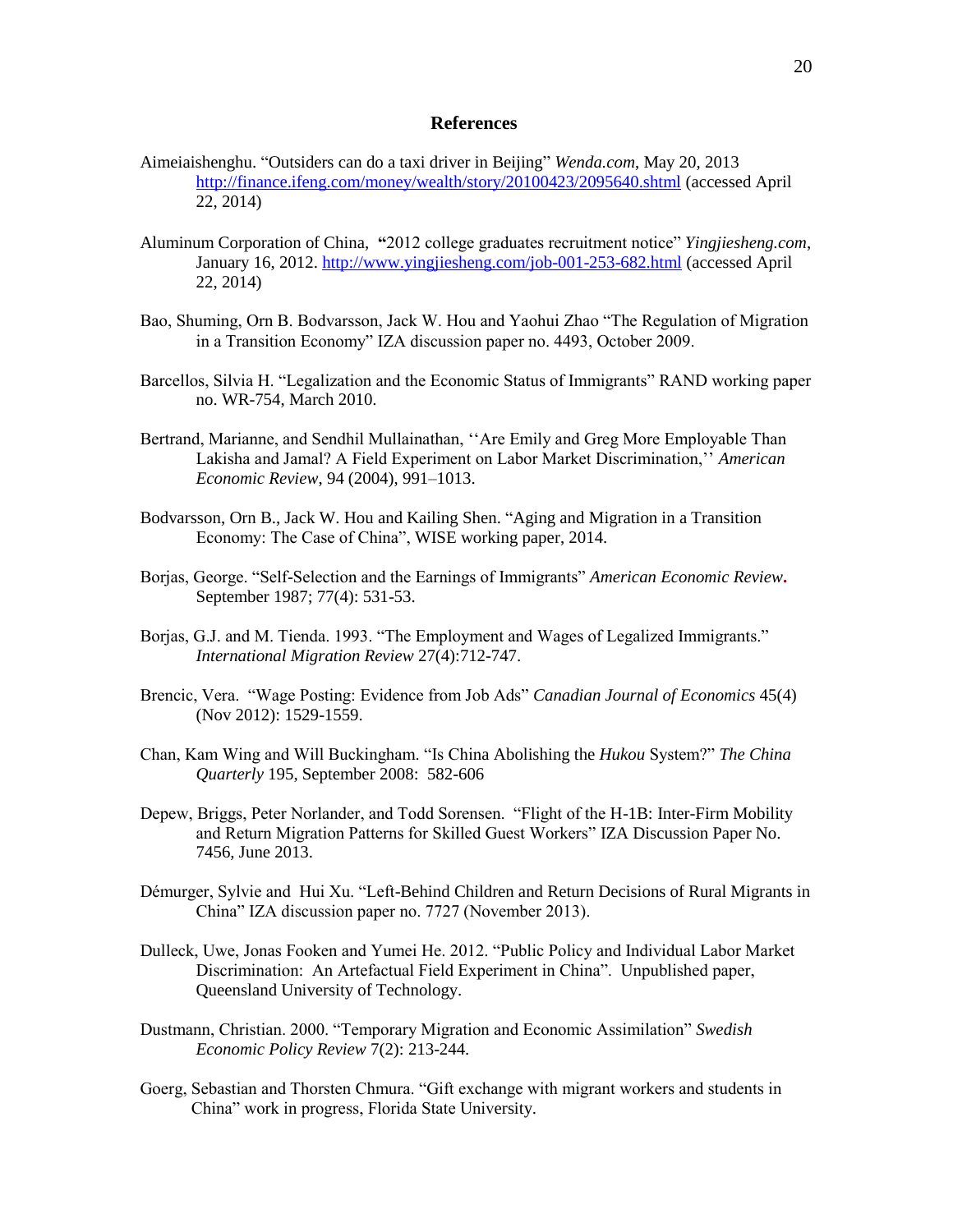- Hirsch, Boris, and Elke Jahn. "Is There Monopsonistic Discrimination Against Immigrants?" IZA discussion paper no. 6472, April 2012.
- Hotchkiss, Julie L. and Myriam Quispe-Agnoli, "Employer Monopsony Power in the Labor Market for Undocumented Workers," *SSRN eLibrary*, December 2009.
- House, Karen Elliott. *On Saudi Arabia : its people, past, religion, fault lines--and future* New York, Knopf, 2012.
- Huang, Xiuli. "Beijing Lawyers are not welcome foreign lawyers" *Edu.ifeng.com*, April 23, 2010. (accessed April 22, 2014)
- Kossoudji, S.A. and D.A. Cobb-Clark. 2002. "Coming out of the Shadows: Learning about Legal Status and Wages from the Legalized Population." *Journal of Labor Economics* 20(3): 598-628.
- Kuhn, Peter and Kailing Shen. 2013. "Do Chinese Employers Avoid Hiring Overqualified Workers? Evidence from an Internet Job Board" *Research in Labor Economics 37*: 1-30.
- Kuhn, Peter, Miguel Delgado Helleseter, and Kailing Shen. 2014. "Employers' Age and Gender Preferences: Direct Evidence from Four Job Boards" unpublished paper, UCSB.
- Kuhn, Peter and Mikal Skuterud. ""Internet Job Search and Unemployment Durations" *American Economic Review* 94(1) (March 2004): 218-232.
- Kuhn, Peter and Hani Mansour, "Is Internet Job Search Still Ineffective?" *Economic Journal*, forthcoming 2014.
- Lang, K., M. Manove, and W. T. Dickens. "Racial Discrimination in Labor Markets with Posted Wage Offers". *American Economic Review* September 2005; 95(4): 1327-40.
- Lazear, E. P. (1995). *Hiring risky workers* National Bureau of Economic Research, Inc, NBER Working Papers: 5334.
- Oreopoulos, Philip. "Why Do Skilled Immigrants Struggle in the Labor Market? A Field Experiment with Thirteen Thousand Resumes" *American Economic Journal: Economic Policy* 4 (Nov 2011): 148-171.
- Rivera-Batiz, F.L. 1999. "Undocumented Workers in the Labor Market: An Analysis of the Earnings of Legal and Illegal Mexican Immigrants in the United States." *Journal of Population Economics* 12(1): 91-116.
- Summers, L.H. "Some Simple Economics of Mandated Benefits", *American Economic Review* 79 (May 1989): 177-183.
- Tse, Chun-Wing "Urban Residents' Discrimination and Well-Being of Rural-to-Urban Migrants in China" unpublished paper, Central University of Finance and Economics, Beijing, 2014.
- Xiamen News Net (August 27, 2013) "Xiamen: hundreds of people took to the streets because of their children to school probems" [http://fj.qq.com/a/20130827/014835\\_all.htm.](http://fj.qq.com/a/20130827/014835_all.htm) (accessed April 18,2014).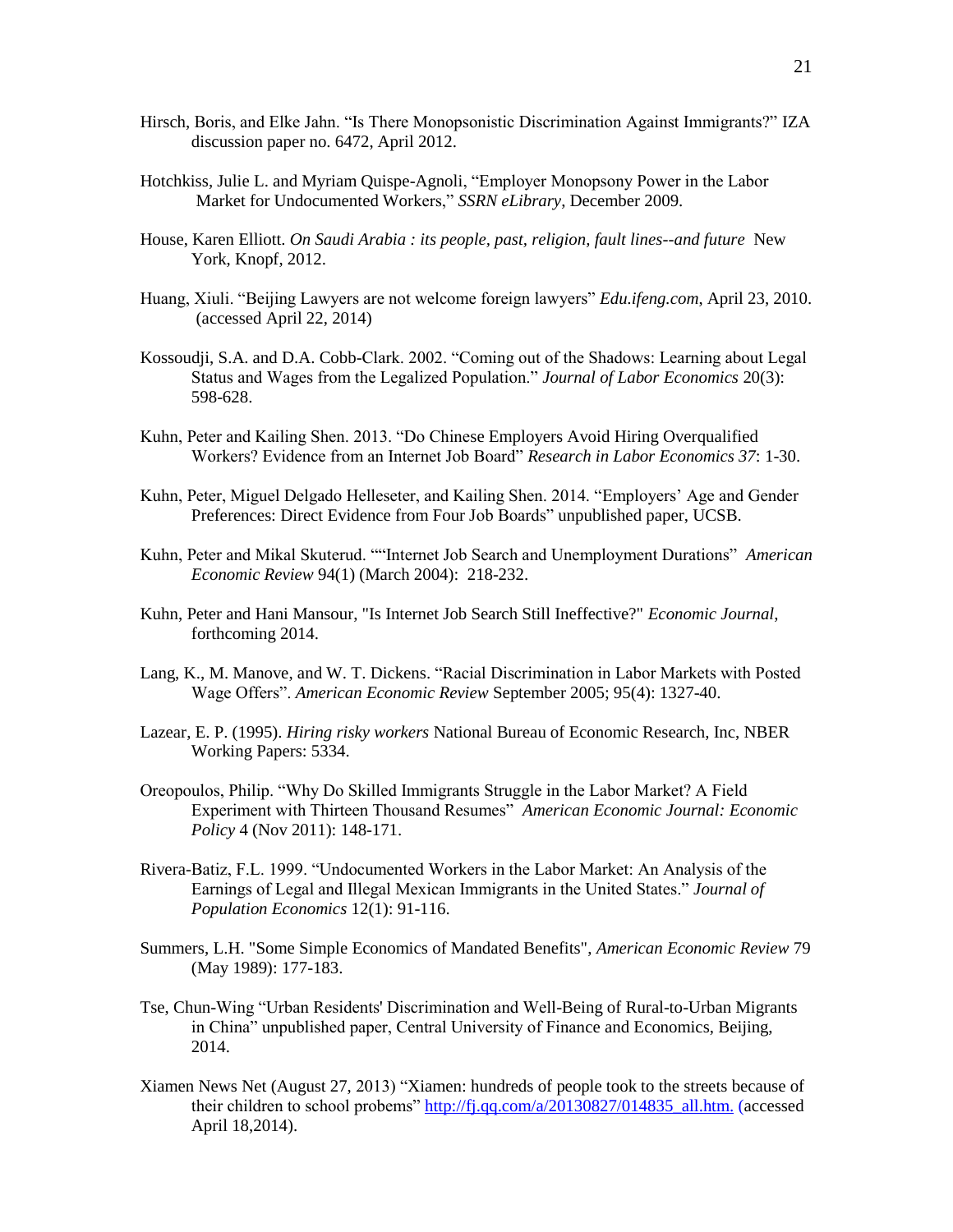|                                      |                            | <b>All Urban Residents in Major Cities</b> | <b>Residents of Xiamen</b> |                         |  |
|--------------------------------------|----------------------------|--------------------------------------------|----------------------------|-------------------------|--|
| <b>A. ALL WORKING-AGE PERSONS</b>    | With<br><b>Local Hukou</b> | With<br>Non-local Hukou                    | With<br><b>Local Hukou</b> | With<br>Non-local Hukou |  |
|                                      | (1)                        | (2)                                        | (3)                        | (4)                     |  |
| Age                                  |                            |                                            |                            |                         |  |
| 18-25                                | 9%                         | 15%                                        | 12%                        | 18%                     |  |
| 26-35                                | 21%                        | 33%                                        | 27%                        | 42%                     |  |
| 36-45                                | 28%                        | 26%                                        | 28%                        | 24%                     |  |
| 46-55                                | 28%                        | 17%                                        | 23%                        | 12%                     |  |
| 56-65                                | 13%                        | 8%                                         | 10%                        | 3%                      |  |
| Education                            |                            |                                            |                            |                         |  |
| Primary (6 years or less)            | 7%                         | 20%                                        | 21%                        | 26%                     |  |
| Junior Middle School (9 years)       | 31%                        | 44%                                        | 25%                        | 40%                     |  |
| High School (12 years)               | 34%                        | 21%                                        | 27%                        | 21%                     |  |
| Junior Technical School (15 years)   | 16%                        | 8%                                         | 13%                        | 7%                      |  |
| University Degree (16 years or more) | 12%                        | 7%                                         | 14%                        | 5%                      |  |
| <b>Employment status</b>             |                            |                                            |                            |                         |  |
| employed                             | 62%                        | 77%                                        | 68%                        | 83%                     |  |
| not employed                         | 38%                        | 23%                                        | 32%                        | 17%                     |  |
| <b>Sources of income</b>             |                            |                                            |                            |                         |  |
| labor market                         | 61%                        | 76%                                        | 67%                        | 81%                     |  |
| public transfers                     | 23%                        | 6%                                         | 13%                        | 3%                      |  |
| capital income                       | 3%                         | 3%                                         | 3%                         | 2%                      |  |
| family members                       | 13%                        | 15%                                        | 16%                        | 14%                     |  |
| Social insurance coverage            |                            |                                            |                            |                         |  |
| UI covered                           | 44%                        | 18%                                        | 38%                        | 21%                     |  |
| pension covered                      | 72%                        | 31%                                        | 60%                        | 30%                     |  |
| medical insurance covered            | 69%                        | 42%                                        | 73%                        | 39%                     |  |
| Share of the population              | 49%                        | 51%                                        | 44%                        | 56%                     |  |

.

# **Table 1: Employment Statistics by** *Hukou* **and Current Residence, 2005 Census**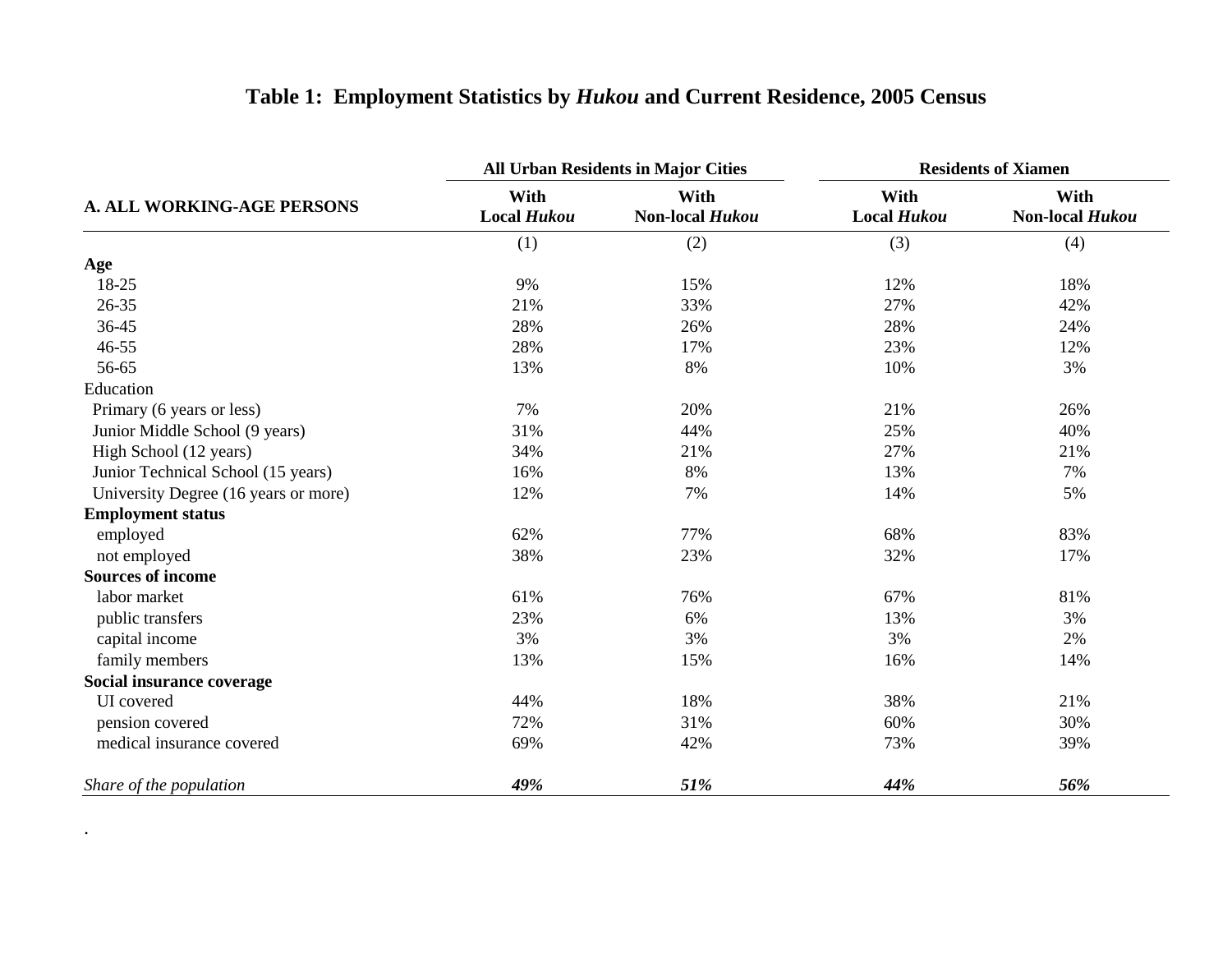# **Table 1, continued**

|                                    |                            | <b>All Urban Residents in Major Cities</b> | <b>Residents of Xiamen</b> |                         |  |
|------------------------------------|----------------------------|--------------------------------------------|----------------------------|-------------------------|--|
| <b>B. WORKERS ONLY</b>             | With<br><b>Local Hukou</b> | With<br>Non-local Hukou                    | With<br><b>Local Hukou</b> | With<br>Non-local Hukou |  |
|                                    | (1)                        | (2)                                        | (3)                        | (4)                     |  |
| <b>Weekly working hours (mean)</b> | 44.10                      | 49.14                                      | 46.49                      | 54.89                   |  |
| 1-39 hours                         | 4%                         | 8%                                         | 8%                         | 6%                      |  |
| 40 hours                           | 66%                        | 35%                                        | 47%                        | 21%                     |  |
| 41-56 hours                        | 23%                        | 39%                                        | 33%                        | 41%                     |  |
| 57 hours or more                   | 7%                         | 18%                                        | 12%                        | 33%                     |  |
| <b>Employer type</b>               |                            |                                            |                            |                         |  |
| public sector                      | 21%                        | 7%                                         | 21%                        | 4%                      |  |
| SOE (includes collectives)         | 41%                        | 15%                                        | 23%                        | 11%                     |  |
| self employment                    | 11%                        | 24%                                        | 13%                        | 25%                     |  |
| private enterprise                 | 23%                        | 32%                                        | 31%                        | 43%                     |  |
| other                              | 5%                         | 23%                                        | 13%                        | 17%                     |  |
| Nature of work contract            |                            |                                            |                            |                         |  |
| fixed term                         | 34%                        | 33%                                        | 43%                        | 37%                     |  |
| infinite term                      | 40%                        | 15%                                        | 23%                        | 7%                      |  |
| no contract                        | 27%                        | 52%                                        | 35%                        | 57%                     |  |
| Duration of contract if fixed term |                            |                                            |                            |                         |  |
| 1 year or below                    | 59%                        | 73%                                        | 62%                        | 71%                     |  |
| 1-2 years                          | 12%                        | 10%                                        | 13%                        | 10%                     |  |
| 2-3 years                          | 19%                        | 11%                                        | 21%                        | 12%                     |  |
| more than 3 years                  | 9%                         | 6%                                         | 5%                         | 6%                      |  |
| Share of the population            | 43%                        | 57%                                        | 39%                        | 61%                     |  |

Note: Data are from the 2005 Census of China, 1% sample, persons aged 15-65, healthy, current living in urban regions, excluding students. All rural *hukou* individuals are regarded as without local *hukou* in the urban area. Major cities are the 4 municipalities directly under the jurisdiction of the central government (Beijing, Shanghai, Tianjing and Chongqing) and the 15 subprovincial cities. Xiamen is one of the 15 subprovincial cities.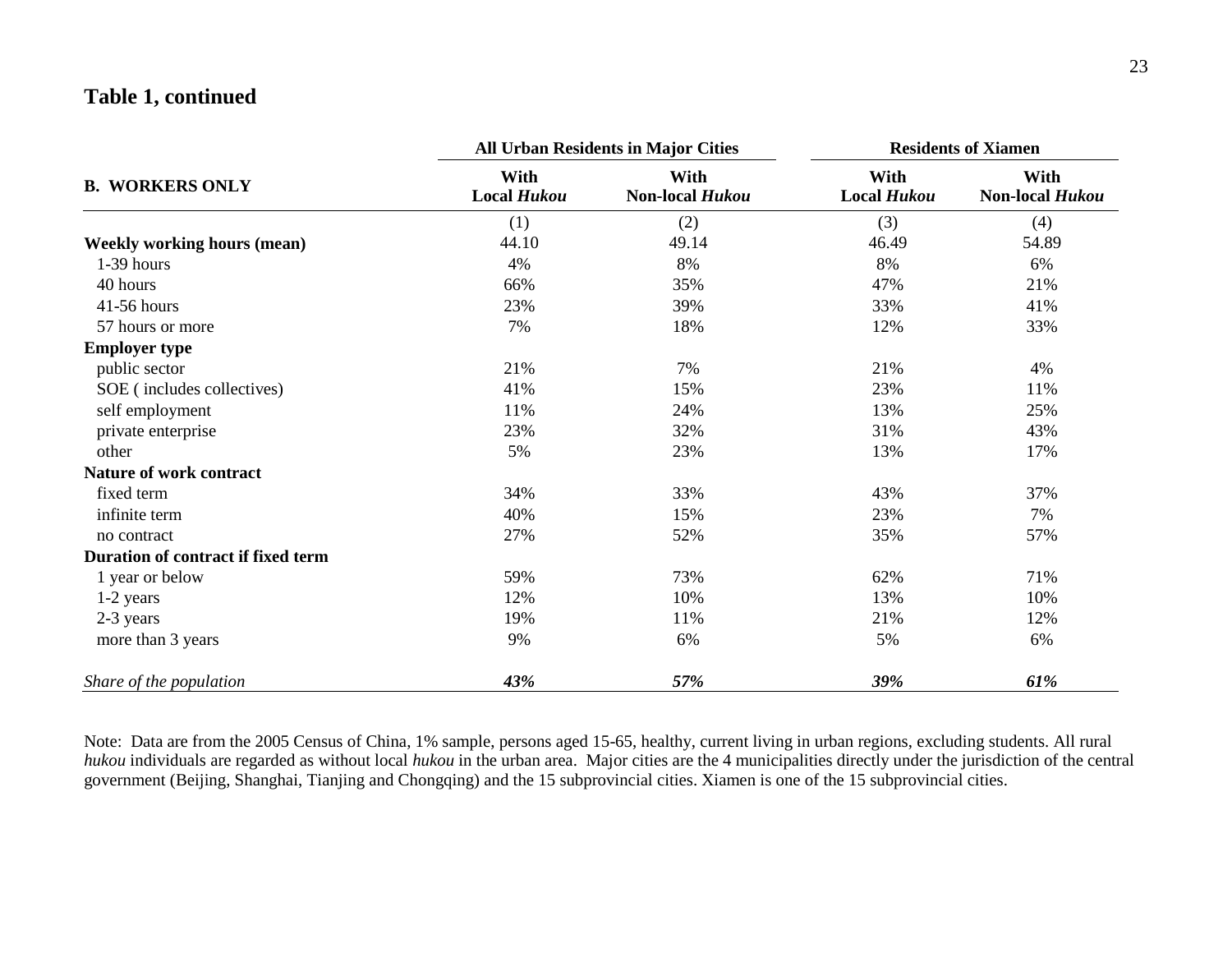|                                                        |             | Non-Local |
|--------------------------------------------------------|-------------|-----------|
|                                                        | Local Hukou | Hukou     |
| a. Contacted by HR department                          | 0.071       | 0.085     |
| <b>b.Characteristics of the Applicant:</b>             |             |           |
| Education (years)                                      | 14.42       | 14.38     |
| Age (years)                                            | 25.95       | 24.58     |
| Experience (years)                                     | 4.09        | 3.15      |
| New Graduate?                                          | 0.131       | 0.191     |
| Female                                                 | 0.594       | 0.542     |
| Current wage listed?                                   | 0.686       | 0.689     |
| Current wage, if listed (yuan/month)                   | 2313        | 2263      |
| Completed Tech School?                                 | 0.315       | 0.158     |
| Married                                                | 1.126       | 1.195     |
| Occupational Qualification (Zhicheng)                  | 0.336       | 0.299     |
| Myopic                                                 | 165.5       | 165.6     |
| Height (cm)                                            | 0.129       | 0.127     |
| English CV as well?                                    | 0.838       | 0.783     |
| Number of Schools listed in the CV                     | 2.720       | 2.417     |
| Number of Experience Spells described in the CV        | 1.383       | 1.178     |
| Number of Certifications                               | 14.42       | 14.38     |
| c. Characteristics of the Job Ad:                      |             |           |
| <b>Education Requested (years)</b>                     | 12.68       | 12.53     |
| Desired Age Range specified?                           | 0.546       | 0.536     |
| Desired Age, if Requested (midpoint of interval)       | 27.45       | 27.08     |
| <b>Experience Requested</b>                            | 1.022       | 0.932     |
| New Graduate Requested?                                | 0.048       | 0.045     |
| Male Applicants Requested?                             | 0.127       | 0.132     |
| Female Applicants Requested?                           | 0.326       | 0.297     |
| Wage Advertised?                                       | 0.568       | 0.588     |
| Wage, if advertised (yuan/month, midpoint of interval) | 2324        | 2372      |
| Number of positions advertised                         | 1.893       | 2.130     |
| Number of applicants                                   | 182.1       | 192.0     |
| d. Characteristics of the Firm Placing the Ad:         |             |           |
| Domestically Owned                                     | 0.692       | 0.728     |
| Taiwan, Hong Kong Ownership                            | 0.095       | 0.085     |
| Foreign Owned                                          | 0.160       | 0.146     |
| Other (e.g. non-profits)                               | 0.053       | 0.041     |
| Xiamen Firm Location                                   | 0.969       | 0.970     |
| <b>Fujian Firm Location</b>                            | 0.026       | 0.026     |
| <b>Other Firm Location</b>                             | 0.005       | 0.004     |
| Number of Employees                                    | 634         | 556       |
| e. Sample Size                                         | 19,314      | 217,814   |

### **Table 2: Sample Means by Applicant's** *Hukou* **Status, XMRC Data**

Note: LH-NLH gaps in Current wage listed, English CV, Xiamen Firm Location, Fujian Firm Location are not statistically significant. Height differs at the 10% level; New graduate requested and Male Applicant requested, and Other firm location differs at 5% and all remaining variables at 1%. *Zhicheng* level is an integer ranging from 1 to 6. LH in Table 2 and throughout our main analysis denotes Xiamen city *hukou* only; workers with Fujian province (but not Xiamen) *hukou* are treated as NLH because their legal status in the city is the same as workers from other provinces.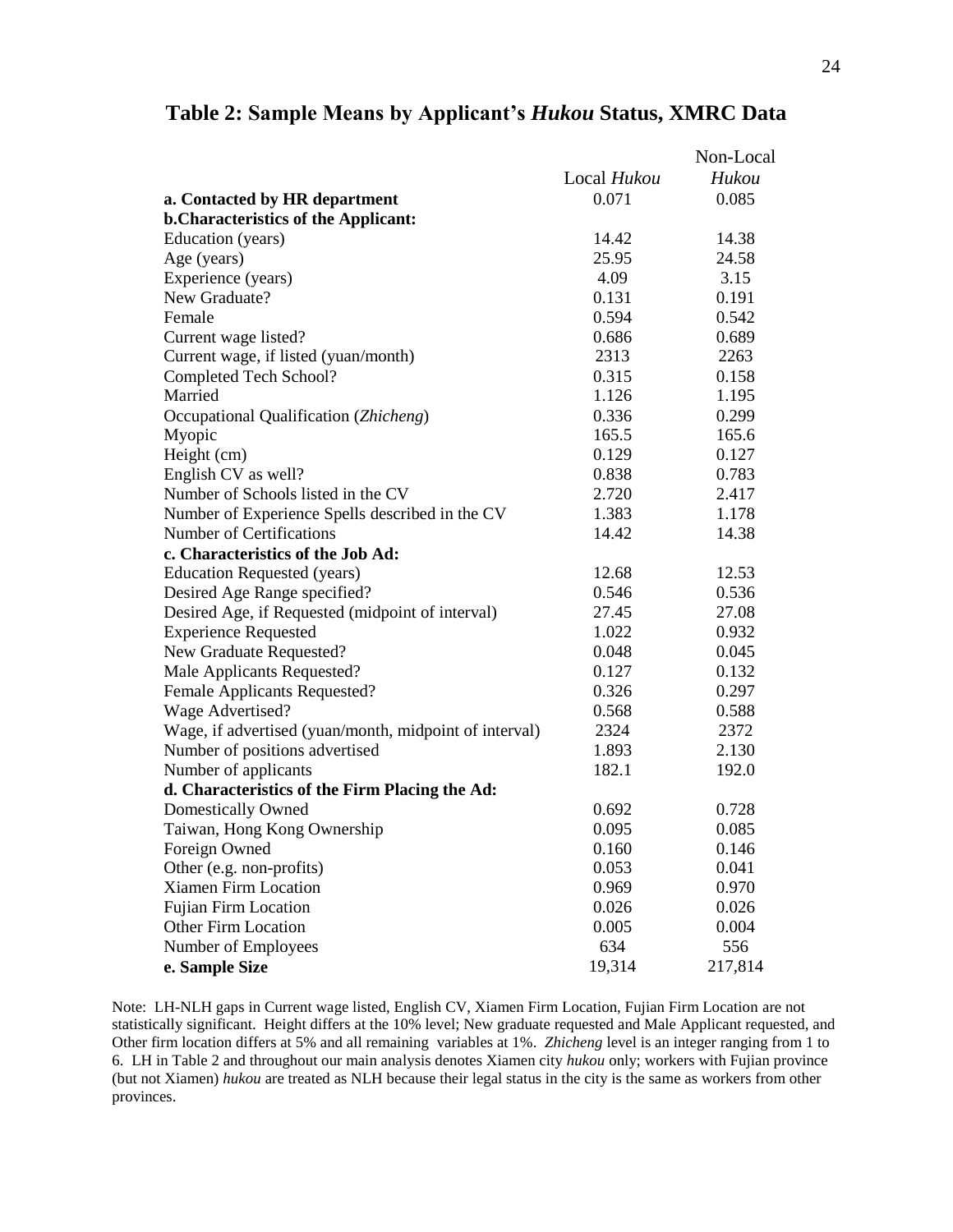|                                             | (1)            | (2)            | (3)            | (4)            | (5)            | (6)            | (7)            |
|---------------------------------------------|----------------|----------------|----------------|----------------|----------------|----------------|----------------|
| Non-Local Hukou (NLH)                       | $.0140***$     | $.0125***$     | $.0114***$     | $.0100***$     | $.0117***$     | $.0082***$     | $.0080***$     |
|                                             | (.0028)        | (.0026)        | (.0025)        | (.0024)        | (.0023)        | (.0019)        | (.0019)        |
| Education less than requested               |                | $-.0067$       | $-0.0133**$    | $-.0130**$     | $-0.0122**$    | $-.0103***$    | $-.0101***$    |
|                                             |                | (.0049)        | (.0055)        | (.0052)        | (.0053)        | (.0026)        | (.0025)        |
| Education more than requested               |                | $-.0043$       | .0016          | .0000          | $-.0005$       | .0020          | .0021          |
|                                             |                | (.0031)        | (.0038)        | (.0037)        | (.0038)        | (.0017)        | (.0016)        |
| Age less than requested <sup>1</sup>        |                | $-.0008$       | $-.0025$       | $-.0025$       | $-.0003$       | $-.0096***$    | $-.0120***$    |
|                                             |                | (.0058)        | (.0058)        | (.0058)        | (.0052)        | (.0033)        | (.0032)        |
| Age more than requested <sup>1</sup>        |                | $-.0292***$    | $-.0270***$    | $-.0255***$    | $-0.0157**$    | $-.0211***$    | $-.0264***$    |
|                                             |                | (.0087)        | (.0088)        | (.0084)        | (.0074)        | (.0071)        | (.0076)        |
| Experience less than requested <sup>2</sup> |                | $-.0067$       | $-.0070$       | $-.0076$       | $-.0103**$     | $-.0110***$    | $-0.0112***$   |
|                                             |                | (.0057)        | (.0057)        | (.0054)        | (.0052)        | (.0025)        | (.0025)        |
| Experience more than requested <sup>2</sup> |                | .0003          | $-.0003$       | $-.0007$       | $-.0003$       | $-.0016$       | $-.0015$       |
|                                             |                | (.0032)        | (.0028)        | (.0027)        | (.0026)        | (.0017)        | (.0016)        |
| Wage below advertised <sup>3</sup>          |                | .0004          | $-.0001$       | $-.0009$       | $-.0019$       | $-.0005$       | .0002          |
|                                             |                | (.0040)        | (.0040)        | (.0038)        | (.0038)        | (.0023)        | (.0022)        |
| Wage above advertised <sup>3</sup>          |                | $-.0004$       | .0001          | $-.0011$       | $-.0019$       | $-.0074***$    | $-.0084***$    |
|                                             |                | (.0039)        | (.0039)        | (.0039)        | (.0042)        | (.0023)        | (.0023)        |
| Sex differs from requested                  |                | $-.0109**$     | $-.0105**$     | $-.0085*$      | $-.0060$       | $-.0060*$      | $-.0051$       |
|                                             |                | (.0050)        | (.0050)        | (.0047)        | (.0045)        | (.0033)        | (.0031)        |
| Number of positions advertised (/100)       |                |                |                |                | .5345**        | .3016          |                |
|                                             |                |                |                |                | (.2177)        | (.2015)        |                |
| Number of applicants $(100)$                |                |                |                |                | $-0.0134***$   | $-.0088***$    |                |
|                                             |                |                |                |                | (.0027)        | (.0023)        |                |
| Detailed CV controls                        | N <sub>o</sub> | N <sub>o</sub> | Yes            | Yes            | Yes            | Yes            | Yes            |
| <b>Occupation Fixed Effects</b>             | N <sub>o</sub> | N <sub>o</sub> | N <sub>o</sub> | Yes            | Yes            | Yes            | N <sub>o</sub> |
| Firm Fixed Effects                          | N <sub>o</sub> | N <sub>o</sub> | N <sub>o</sub> | N <sub>o</sub> | N <sub>o</sub> | Yes            | N <sub>0</sub> |
| <b>Ad Fixed Effects</b>                     | N <sub>o</sub> | N <sub>o</sub> | N <sub>o</sub> | N <sub>o</sub> | N <sub>o</sub> | N <sub>o</sub> | Yes            |
| Observations                                | 237,128        | 237,128        | 232,600        | 232,600        | 232,600        | 232,600        | 232,600        |
| R-squared                                   | .0002          | .0045          | .0050          | .0172          | .0269          | .2710          | .2955          |

**Table 3: Effects of Non-Local** *Hukou* **on the Probability of Employer Contact, Linear Probability Models**

Standard errors in parentheses, clustered by ad. \*\*\* p<0.01, \*\* p<0.05, \* p<0.1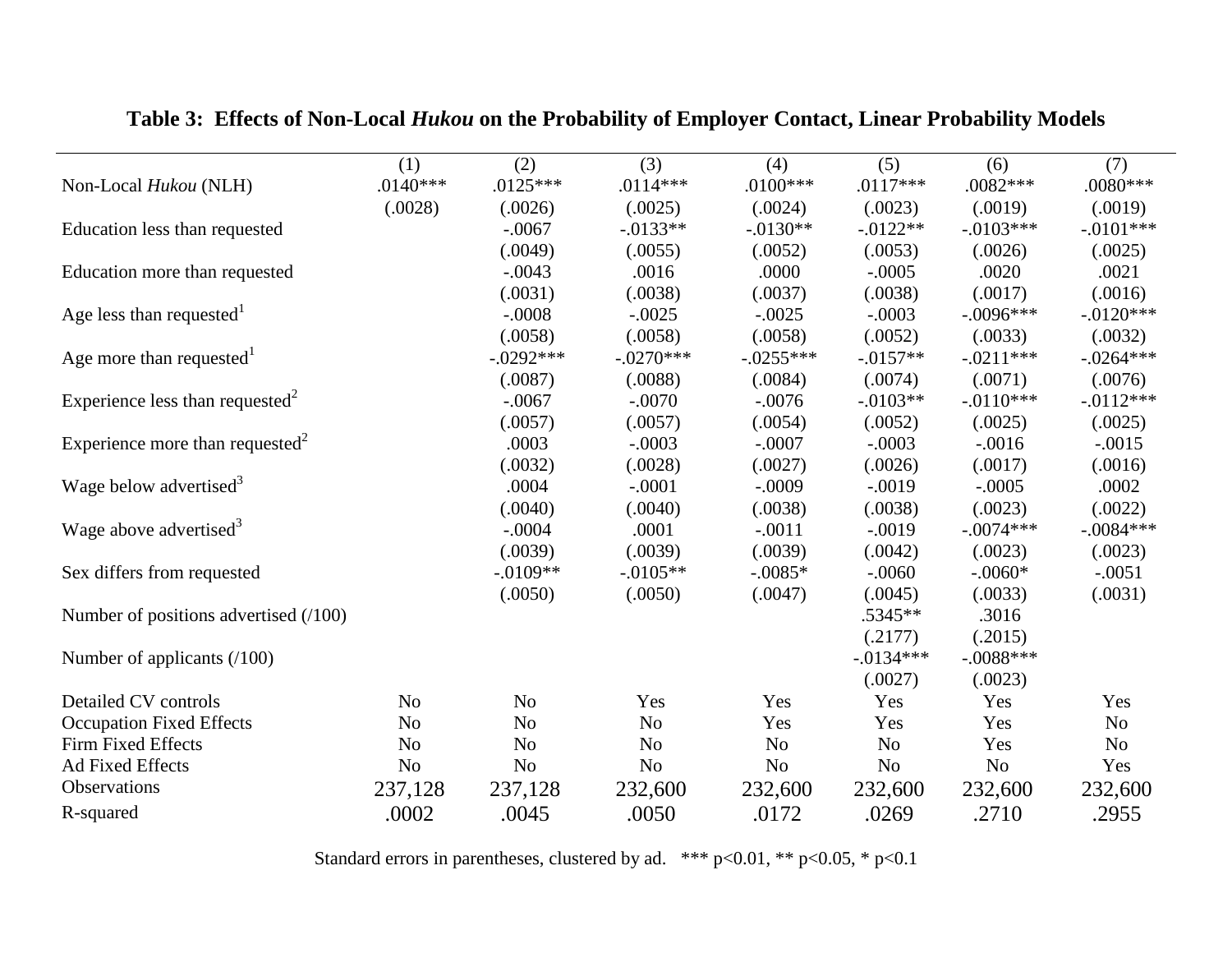#### **Notes to Table 3:**

1. Age matching variables refer to whether the applicant's age is below, within, or above the requested age range.

2. Experience matching variables refer to whether the applicant's experience is below, 0-2 years above, or more than 3 years above the requested experience level.

3. Wage matching variables refer to whether the applicant's current wage and the advertised wage are in the same wage bin (8 bins are used).

In addition to the covariates shown, columns 2-7 include the following covariates: the job's requested education level (5 categories), requested experience level (quadratic), requested age level (quadratic in midpoint of range), requested gender (male, female, not specified), advertised wage (quadratic in midpoint of bin; 8 bins), and dummies for whether a new graduate is requested, for whether the worker is a new graduate, for whether the worker's new graduate status matches the employer's request, and whether the worker is female. Indicators for missing age and wage information for either the ad or the worker are also included.

Columns 3-7 also include controls for the following worker (CV) characteristics (these characteristics are not mentioned in job ads very often): whether attended technical school, the applicant's *Zhicheng* rank (6 categories), whether the CV is in English, the number of schools attended, number of job experience spells, number of certifications reported, applicant height (interacted with applicant gender), an indicator for myopia indicator (interacted with applicant gender), and marital status (interacted with applicant gender).

Sample size drops between columns 3 and 4 because height information is missing for 1.9 percent of the cvs.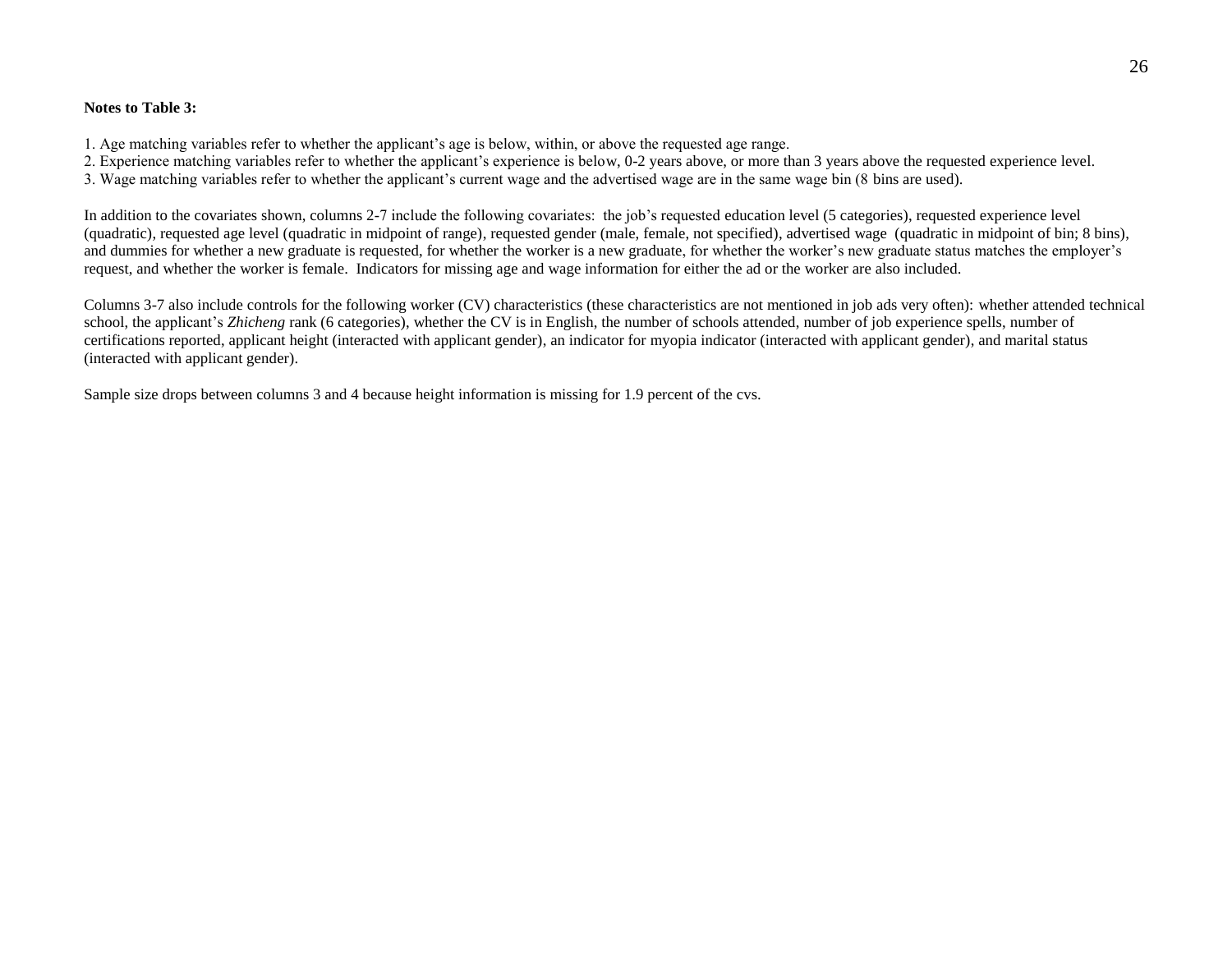|                                 | (1)        | (2)        | (3)        | (4)        | (5)        | (6)        | (7)            |
|---------------------------------|------------|------------|------------|------------|------------|------------|----------------|
| Primary                         | $.0358***$ | $.0251***$ | $.0240***$ | $.0212***$ | $.0214***$ | $.0114*$   | $.0117**$      |
| (6 years or less)               | (.0097)    | (.0077)    | (.0078)    | (.0079)    | (.0079)    | (.0058)    | (.0059)        |
| Junior Middle School            | $.0465***$ | $.0352***$ | .0339***   | $.0351***$ | $.0365***$ | $.0262**$  | $.0216**$      |
| $(9 \text{ years})$             | (.0134)    | (.0118)    | (.0121)    | (.0123)    | (.0123)    | (.0109)    | (.0107)        |
| Senior Middle School            | $.0184**$  | $.0234***$ | $.0214***$ | $.0164**$  | $.0143**$  | $.0225***$ | $.0159***$     |
| $(12 \text{ years})$            | (.0077)    | (.0072)    | (.0072)    | (.0073)    | (.0072)    | (.0064)    | (.0058)        |
| <b>Technical School</b>         | $-.0115$   | $-.0087$   | $-.0083$   | $-.0044$   | .0020      | $-.0194**$ | $-.0105$       |
| $(12 \text{ years})$            | (.0104)    | (.0104)    | (.0104)    | (.0106)    | (.0104)    | (.0082)    | (.0070)        |
| College                         | .0079      | .0032      | .0024      | .0023      | .0042      | $.0057*$   | $.0057**$      |
| $(15 \text{ years})$            | (.0051)    | (.0040)    | (.0040)    | (.0038)    | (.0038)    | (.0029)    | (.0029)        |
| <b>University Degree</b>        | $-.0032$   | .0059      | .0053      | .0035      | .0050      | .0002      | .0025          |
| $(16 \text{ years})$            | (.0115)    | (.0093)    | (.0088)    | (.0088)    | (.0087)    | (.0050)    | (.0050)        |
| Detailed CV controls            |            |            | Yes        | Yes        | Yes        | <b>Yes</b> | Yes            |
| <b>Occupation Fixed Effects</b> |            |            |            | Yes        | Yes        | Yes        | Yes            |
| Firm Fixed Effects              |            |            |            |            |            | Yes        | N <sub>0</sub> |
| <b>Ad Fixed Effects</b>         |            |            |            |            |            |            | Yes            |
| <b>Observations</b>             | 237,128    | 237,128    | 232,600    | 232,600    | 232,600    | 232,600    | 232,600        |
| R-squared                       | .0022      | .0046      | .0051      | .0173      | .0270      | .2711      | .2956          |

# **Table 4: Effects of Non-Local** *Hukou* **(NLH) on Job Offer Probabilities, by Required Education:**

Standard errors in parentheses, clustered by ad

\*\*\* p<0.01, \*\* p<0.05, \* p<0.1

See Table 3 for regression specifications.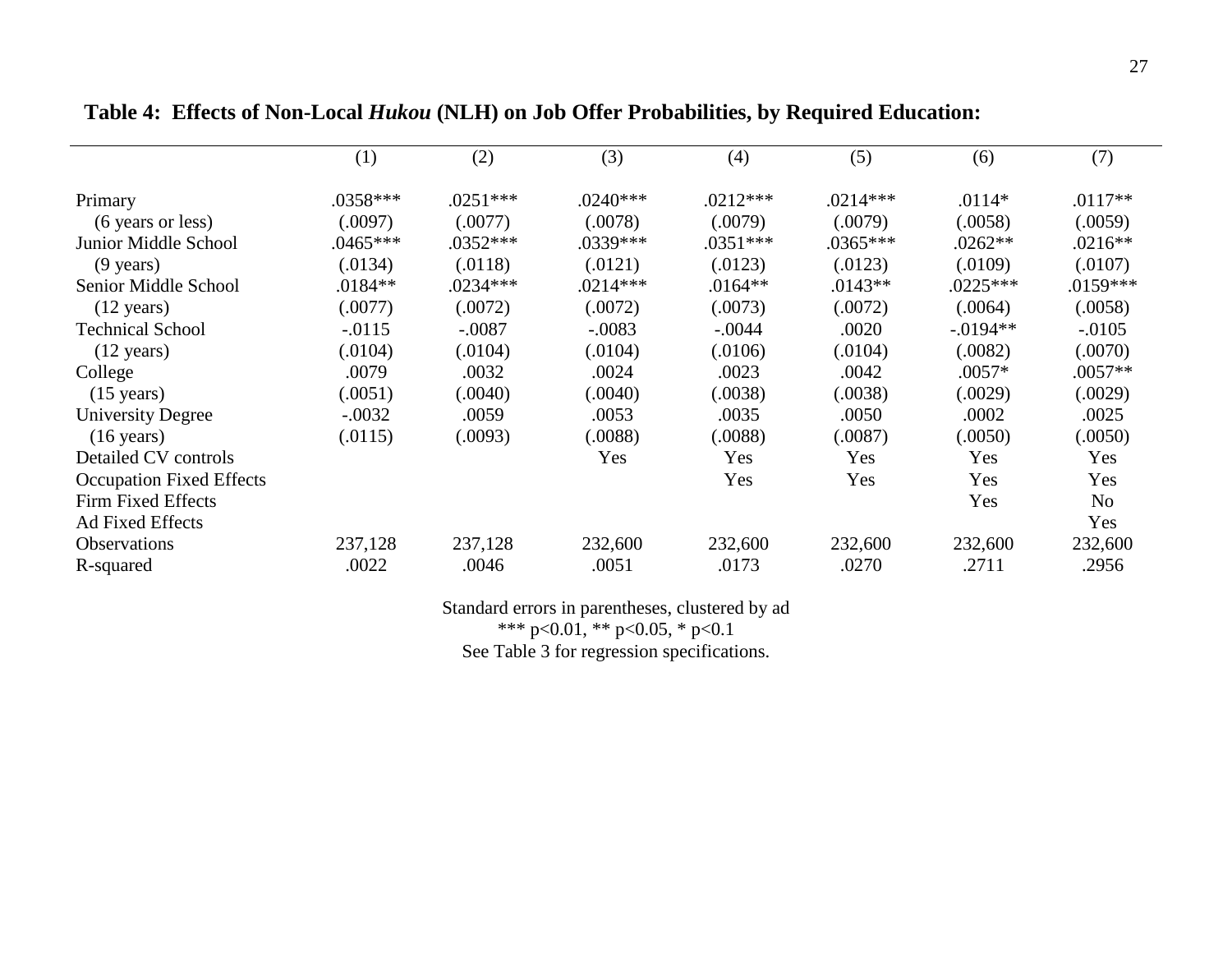|                                 | (1)       | (2)        | (3)       | (4)       | (5)       | (6)        | (7)            |
|---------------------------------|-----------|------------|-----------|-----------|-----------|------------|----------------|
| <b>Posted Wage:</b>             |           |            |           |           |           |            |                |
| Around 1000 yuan/month          | $.0795**$ | $.0846**$  | $.0843**$ | $.0873**$ | $.0756*$  | .0264      | $-.0090$       |
|                                 | (.0331)   | (.0358)    | (.0363)   | (.0368)   | (.0388)   | (.0501)    | (.0678)        |
| $1000-2000$ yuan/month          | $.0128**$ | $.0175***$ | $.0154**$ | $.0130**$ | $.0138**$ | $.0139***$ | $.0142***$     |
|                                 | 0.0065    | (.0061)    | (.0061)   | (.0059)   | (.0058)   | (.0047)    | (.0048)        |
| 2000-3000 yuan/month            | .0073     | .0038      | .0012     | .0011     | .0047     | .0073      | .0059          |
|                                 | (.0061)   | (.0061)    | (.0060)   | (.0057)   | (.0058)   | (.0045)    | (.0048)        |
| 3000-4000 yuan/month            | .0099     | .0009      | $-.0007$  | $-.0038$  | $-.0094$  | $-.0097$   | .0071          |
|                                 | (.0149)   | (.0150)    | (.0150)   | (.0147)   | (.0142)   | (.0100)    | (.0078)        |
| 4000-5000 yuan/month            | $.0525**$ | .0379*     | $.0374*$  | .0345     | .0293     | .0326      | .0018          |
|                                 | (.0255)   | (.0223)    | (.0224)   | (.0215)   | (.0208)   | (.0201)    | (.0165)        |
| More than 5000 yuan/month       | $.0423**$ | .0108      | .0107     | .0071     | .0062     | $-.0315$   | $-0.0216$      |
|                                 | (.0196)   | (.0337)    | (.0339)   | (.0351)   | (.0332)   | (.0276)    | (.0275)        |
| Basic Ad, CV and Match controls |           | Yes        | Yes       | Yes       | Yes       | <b>Yes</b> | <b>Yes</b>     |
| Detailed CV controls            |           |            | Yes       | Yes       | Yes       | Yes        | Yes            |
| <b>Occupation Fixed Effects</b> |           |            |           | Yes       | Yes       | Yes        | Yes            |
| Firm Fixed Effects              |           |            |           |           |           | Yes        | N <sub>0</sub> |
| <b>Ad Fixed Effects</b>         |           |            |           |           |           |            | Yes            |
| Observations                    | 96,689    | 96,689     | 95,477    | 95,477    | 95,477    | 95,477     | 95,477         |
| R-squared                       | .0015     | .0053      | .0061     | .0148     | .0232     | .2539      | .2727          |

# **Table 5: Effects of Non-Local** *Hukou* **(NLH) on Contact Rate, by the Job's Posted Wage Level:**

Standard errors in parentheses, clustered by ad \*\*\* p<0.01, \*\* p<0.05, \* p<0.1 See Table 3 for Regression Specifications.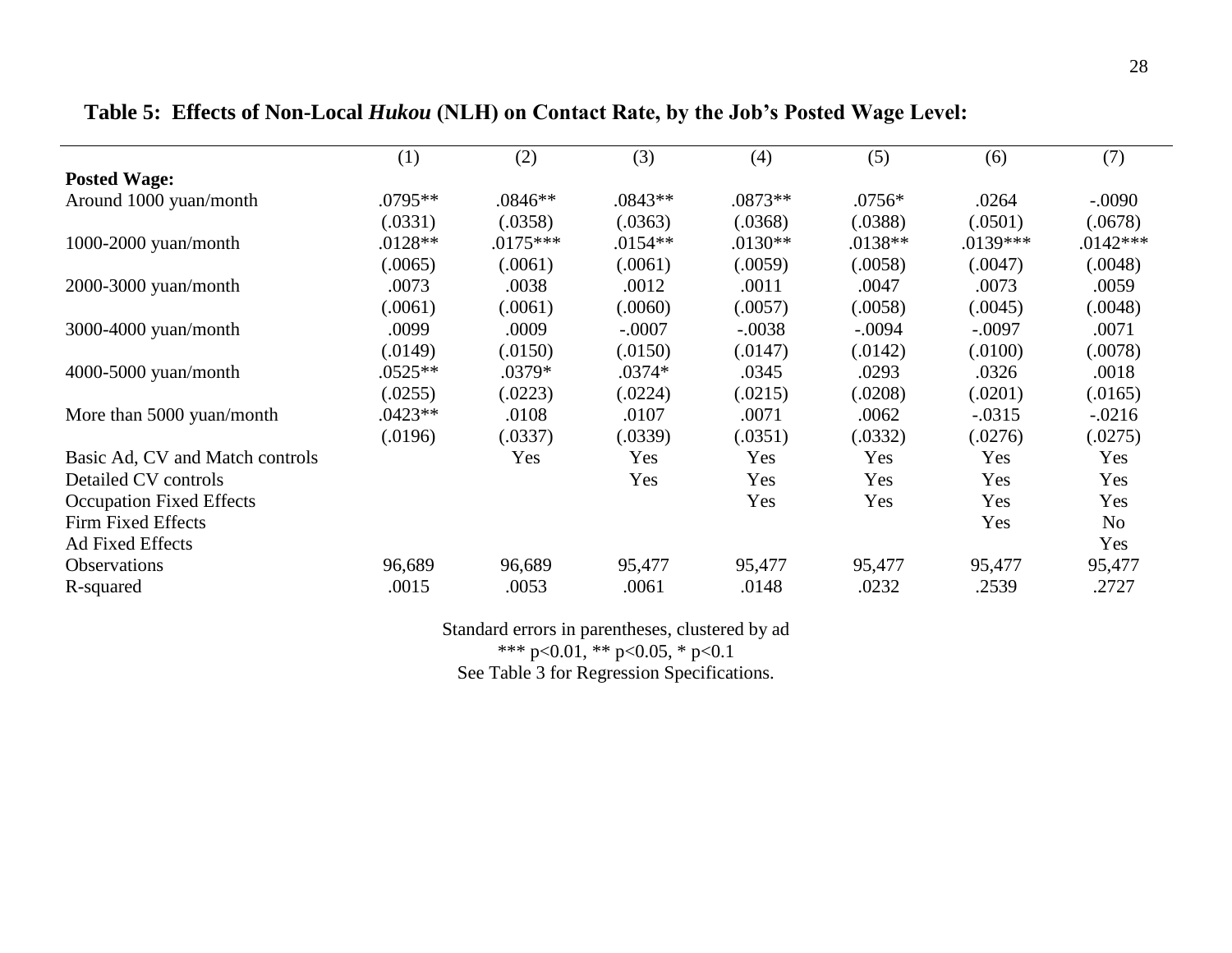|                                                | (1)        | (2)        | (3)        | (4)        | (5)        | (6)        | (7)            |
|------------------------------------------------|------------|------------|------------|------------|------------|------------|----------------|
| Ad posted a wage                               | $.0144***$ | $.0137***$ | $.0127***$ | $.0114***$ | $.0130***$ | $.0070***$ | $.0067***$     |
|                                                | (.0035)    | (.0030)    | (.0030)    | (.0030)    | (.0029)    | (.0023)    | (.0023)        |
| Ad didn't post a wage                          | $.0135***$ | $.0107**$  | $.0095**$  | $.0079**$  | $.0097**$  | $.0100***$ | $.0100***$     |
|                                                | (.0040)    | (.0042)    | (.0042)    | (.0040)    | (.0039)    | (.0031)    | (.0031)        |
| Basic Ad, CV and Match controls                |            | Yes        | Yes        | Yes        | Yes        | Yes        | Yes            |
| Detailed CV controls                           |            |            | Yes        | Yes        | Yes        | Yes        | Yes            |
| <b>Occupation Fixed Effects</b>                |            |            |            | Yes        | Yes        | Yes        | Yes            |
| Firm Fixed Effects                             |            |            |            |            |            | Yes        | N <sub>o</sub> |
| <b>Ad Fixed Effects</b>                        |            |            |            |            |            |            | Yes            |
| <b>Observations</b>                            | 237,128    | 237,128    | 232,600    | 232,600    | 232,600    | 232,600    | 232,600        |
| R-squared                                      | .0002      | .0045      | .0050      | .0172      | .0269      | .2710      | .2955          |
| <i>p</i> -value for posted wage $=$ not posted | .8669      | .5438      | .5265      | .4896      | .5072      | .4355      | .3767          |

# **Table 6: Effects of Non-Local** *Hukou* **(NLH) on Contact Rate, by whether a wage was advertised:**

Standard errors in parentheses, clustered by ad \*\*\* p<0.01, \*\* p<0.05, \* p<0.1 See Table 3 for Regression Specifications.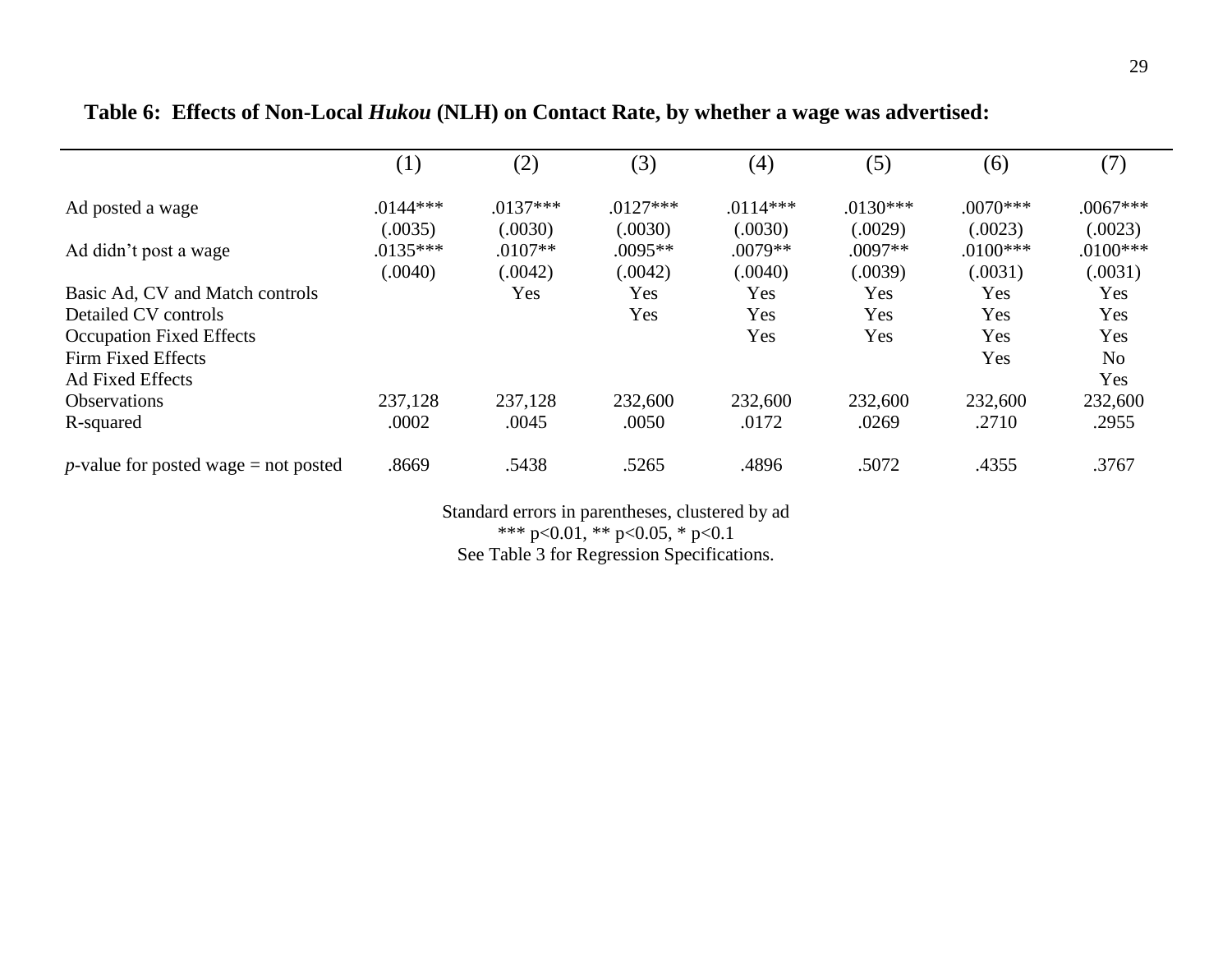|                                 | $\left( 1\right)$ | (2)        | (3)        | (4)        | (5)        | (6)        | (7)            |
|---------------------------------|-------------------|------------|------------|------------|------------|------------|----------------|
| single*female                   | $.0085**$         | $.0086**$  | $.0062*$   | .0052      | $.0077**$  | $.0051*$   | $.0057**$      |
|                                 | (.0037)           | (.0036)    | (.0037)    | (.0035)    | (.0034)    | (.0028)    | (.0028)        |
| married*female                  | .0045             | .0033      | .0071      | .0041      | .0073      | .0056      | .0068          |
|                                 | (.0041)           | (.0041)    | (.0056)    | (.0054)    | (.0053)    | (.0042)    | (.0042)        |
| single*male                     | $.0210***$        | $.0204***$ | $.0161***$ | $.0149***$ | $.0148***$ | $.0103***$ | $.0096***$     |
|                                 | (.0041)           | (.0037)    | (.0040)    | (.0040)    | (.0040)    | (.0033)    | (.0033)        |
| married*male                    | $.0217***$        | $.0164***$ | $.0233***$ | $.0220***$ | $.0229***$ | $.0167***$ | $.0134***$     |
|                                 | (.0057)           | (.0046)    | (.0061)    | (.0061)    | (.0060)    | (.0048)    | (.0048)        |
| Basic Ad, CV and Match controls |                   | Yes        | Yes        | Yes        | Yes        | Yes        | Yes            |
| Detailed CV controls            |                   |            | Yes        | Yes        | Yes        | Yes        | Yes            |
| <b>Occupation Fixed Effects</b> |                   |            |            | Yes        | Yes        | Yes        | Yes            |
| Firm Fixed Effects              |                   |            |            |            |            | Yes        | N <sub>o</sub> |
| <b>Ad Fixed Effects</b>         |                   |            |            |            |            |            | Yes            |
| <b>Observations</b>             | 237,128           | 237,128    | 232,600    | 232,600    | 232,600    | 232,600    | 232,600        |
| R-squared                       | .0007             | .0045      | .0050      | .0173      | .0270      | .2710      | .2955          |

**Table 7: Effects of Non-Local** *Hukou* **(NLH) on Contact Rate, by Applicants' gender and marital status**

Standard errors in parentheses, clustered by ad \*\*\* p<0.01, \*\* p<0.05, \* p<0.1

See Table 3 for Regression Specifications.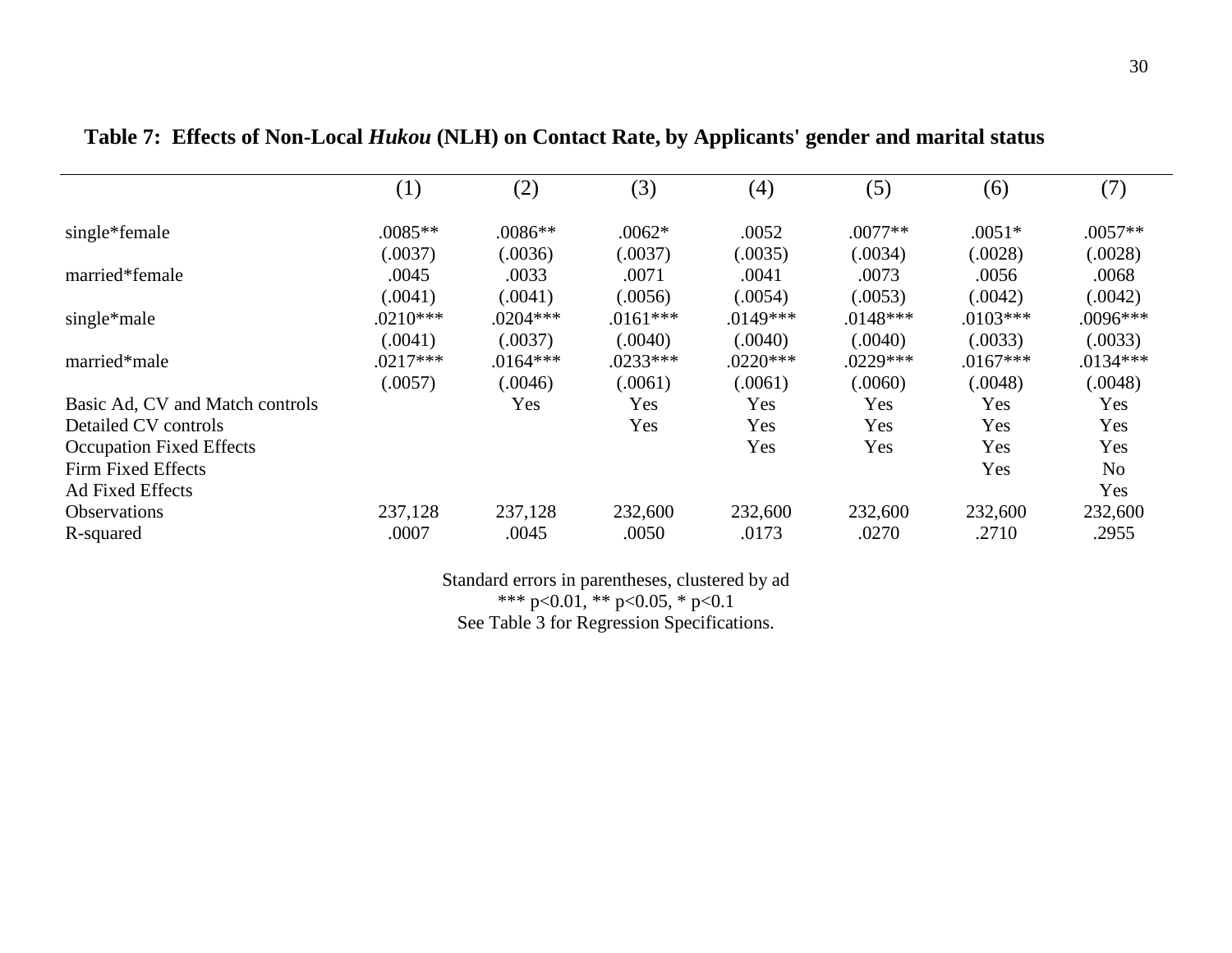|                                                        | (1)        | (2)        | (3)        | (4)        | (5)        | (6)        | (7)        |
|--------------------------------------------------------|------------|------------|------------|------------|------------|------------|------------|
| <b>A. Full Sample</b>                                  |            |            |            |            |            |            |            |
| Non-Local Hukou (NLH)                                  | $.0123***$ | $.0114***$ | $.0105***$ | $.0094***$ | $.0113***$ | $.0083***$ | $.0082***$ |
|                                                        | (.0028)    | (.0026)    | (.0025)    | (.0024)    | (.0024)    | (.0019)    | (.0019)    |
| Other than Fujian (Local) Province (OH)                | $.0077***$ | $.0063***$ | .0049**    | .0029      | .0016      | $-.0009$   | $-.0014$   |
|                                                        | (.0024)    | (.0023)    | (.0023)    | (.0022)    | (.0022)    | (.0018)    | (.0018)    |
| OH*Origin Province's per capita GDP                    | $-.0044*$  | $-.0023$   | $-.0026$   | $-.0028$   | $-.0030$   | $-.0034*$  | $-.0031$   |
|                                                        | (.0025)    | (.0023)    | (.0023)    | (.0023)    | (.0023)    | (.0020)    | (.0020)    |
| OH*Log of Railroad Distance (in km)                    | $.0051**$  | $.0052**$  | .0047**    | .0031      | .0029      | .0017      | .0014      |
|                                                        | (.0024)    | (.0023)    | (.0023)    | (.0023)    | (.0023)    | (.0019)    | (.0018)    |
| <b>Observations</b>                                    | 237,127    | 237,127    | 232,599    | 232,599    | 232,599    | 232,599    | 232,599    |
| R-squared                                              | .0003      | .0045      | .0050      | .0172      | .0269      | .2710      | .2955      |
| <b>B. Jobs Requiring High School Education or Less</b> |            |            |            |            |            |            |            |
| Non-Local Hukou (NLH)                                  | $.0229***$ | $.0222***$ | $.0218***$ | $.0186***$ | $.0192***$ | $.0152***$ | $.0147***$ |
|                                                        | (.0052)    | (.0050)    | (.0050)    | (.0046)    | (.0045)    | (.0038)    | (.0038)    |
| Other than Fujian (Local) Province (OH)                | .0056      | .0043      | .0034      | .0024      | .0006      | $-.0007$   | $-.0009$   |
|                                                        | (.0047)    | (.0045)    | (.0044)    | (.0042)    | (.0043)    | (.0037)    | (.0036)    |
| OH*Origin Province's per capita GDP                    | $-.0084*$  | $-.0074$   | $-.0085*$  | $-.0080*$  | $-.0087**$ | $-.0052$   | $-.0045$   |
|                                                        | (.0047)    | (.0047)    | (.0046)    | (.0044)    | (.0043)    | (.0038)    | (.0038)    |
| OH*Log of Railroad Distance (in km)                    | .0059      | .0061      | .0059      | .0053      | .0052      | .0030      | .0025      |
|                                                        | (.0039)    | (.0039)    | (.0040)    | (.0039)    | (.0039)    | (.0032)    | (.0032)    |
| Observations                                           | 74,429     | 74,429     | 73,344     | 73,344     | 73,344     | 73,344     | 73,344     |
| R-squared                                              | .0006      | .0073      | .0079      | .0278      | .0374      | .2664      | .2902      |
| C. Jobs Requiring Tech School Education or More        |            |            |            |            |            |            |            |
| Non-Local Hukou (NLH)                                  | $.0076**$  | $.0068**$  | $.0062**$  | $.0054*$   | $.0075***$ | $.0054**$  | $.0057***$ |
|                                                        | (.0033)    | (.0030)    | (.0029)    | (.0028)    | (.0028)    | (.0022)    | (.0022)    |
| Other than Fujian (Local) Province (OH)                | $.0070**$  | $.0066**$  | $.0049*$   | .0018      | .0009      | $-.0014$   | $-.0019$   |
|                                                        | (.0028)    | (.0027)    | (.0026)    | (.0025)    | (.0024)    | (.0020)    | (.0020)    |
| OH*Origin Province's per capita GDP                    | $-.0001$   | .0001      | $-.0003$   | $-.0003$   | $-.0004$   | $-.0027$   | $-.0023$   |
|                                                        | (.0027)    | (.0026)    | (.0027)    | (.0026)    | (.0026)    | (.0023)    | (.0023)    |
| OH*Log of Railroad Distance (in km)                    | .0041      | .0044      | .0035      | .0008      | .0007      | .0008      | .0006      |
|                                                        | (.0029)    | (.0029)    | (.0029)    | (.0028)    | (.0028)    | (.0023)    | (.0022)    |
| <b>Observations</b>                                    | 162,698    | 162,698    | 159,255    | 159,255    | 159,255    | 159,255    | 159,255    |
| R-squared                                              | .0002      | .0026      | .0034      | .0203      | .0320      | .2805      | .2972      |

### **Table 8: Effects of Origin Provinces' GDP on the Probability Employer Contact for Non-Local** *Hukou* **(NLH)**

\*\*\* p<0.01, \*\* p<0.05, \* p<0.1. Standard errors in parentheses, clustered by ad.

See Table 3 for regression specifications. Per capita GDP refers to 2008-2010, measured in logs and standardized. Railroad distance is between the capital cities of the origin province and Fujian (Bodvarsson, Hou and Shen (2014) and is normalized to have a mean of zero for the non-Fujian provinces.